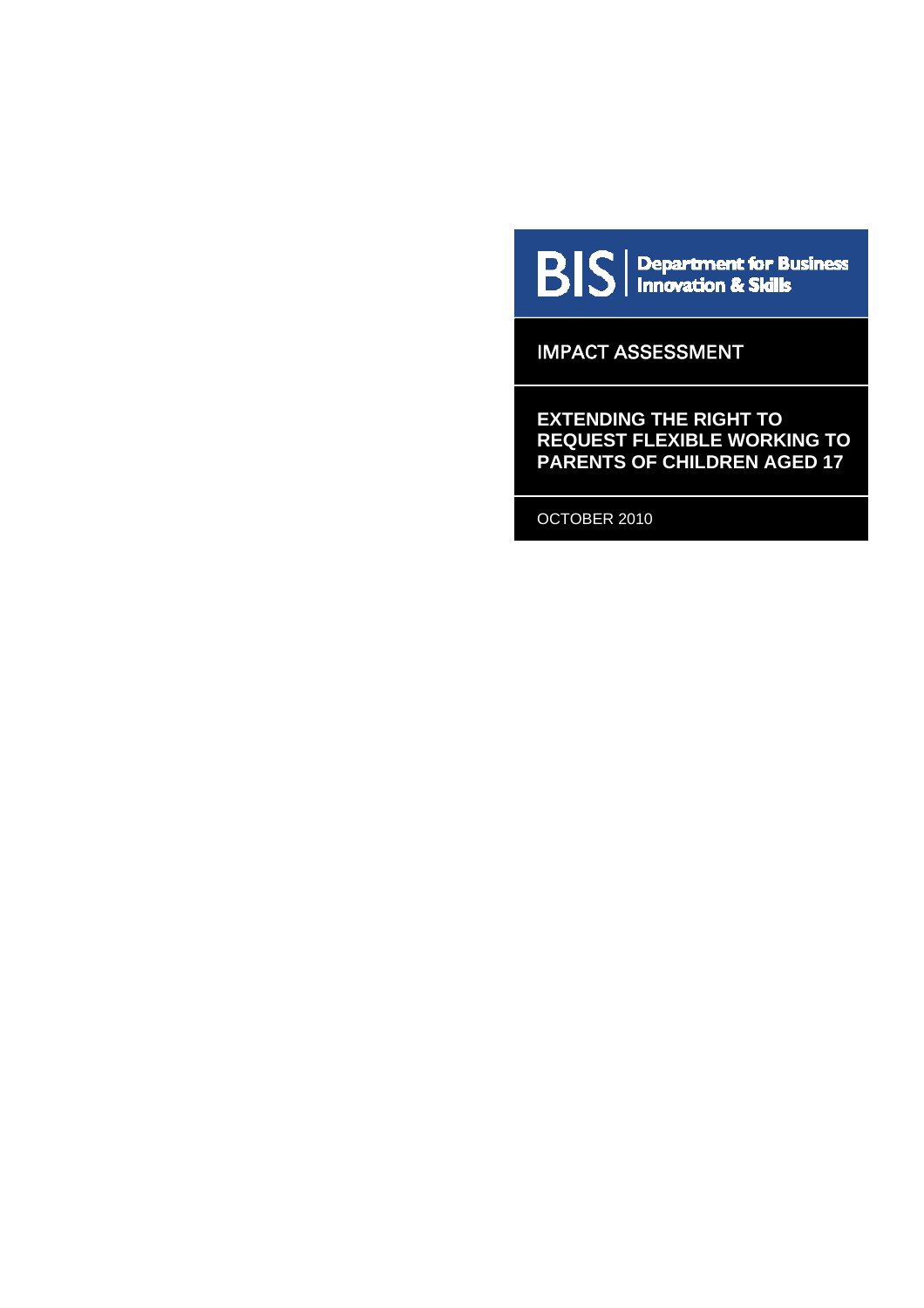| Title:<br><b>Extending the right to request flexible working</b> | Impact Assessment (IA)                                     |  |  |  |
|------------------------------------------------------------------|------------------------------------------------------------|--|--|--|
| to parents of children aged 17                                   | <b>IA No: BIS0120</b>                                      |  |  |  |
| Lead department or agency:                                       | Date: 13/10/2010                                           |  |  |  |
| <b>Employment Relations</b>                                      | <b>Stage: Final</b>                                        |  |  |  |
| Other departments or agencies:                                   | <b>Source intervention: Domestic</b>                       |  |  |  |
|                                                                  | Type of measure: Secondary legislation                     |  |  |  |
|                                                                  | <b>Contact for enquiries:</b><br>Andrew Death/Sheila Honey |  |  |  |

### **Summary: Intervention and Options**   $\overline{a}$

**What is the problem under consideration? Why is government intervention necessary?** 

The right to request flexible working was introduced in April 2003 following a report<sup>[1](#page-1-0)</sup> by the Work and Parents Taskforce which found that if there was no intervention parents might drop out of the labour market and employers may fail to recognise the full benefits of flexible working. In addition there is the risk that parents may leave their jobs either for lower skilled work or unemployment, or family life may suffer if parents and carers cannot work flexibly. Since the introduction of the right to request flexible working, calls for the scope of the law to be extended have continued and the Government now wishes to extend the right to parents of children under 18. This will contribute to fairness since currently some parents are covered whilst others are not. This is also the first step in the Government's commitment to extend the right to request flexible working to all.

#### **What are the policy objectives and the intended effects?**

This change will give parents of all children regardless of age or disability the same right to request flexible working, as well as making it simpler for employers and employees to identify whether they are eligible to make a request.

**What policy options have been considered? Please justify preferred option (further details in Evidence Base)**  In the previous consultation regarding the extension of the right to request to children under 17, the majority of stakeholders highlighted that educational support is of increasing concern for parents. The arguments in favour of selecting under 18 are that this would be consistent with the current right for a disabled child. The option of leaving the right to request age limit at under 17 was considered but this does not meet the policy objectives. We will consult on extending the right to request to all later in the year, but this would require primary legislation to achieve. In the interests of fairness it was decided to equalise all parents rights first.

| When will the policy be reviewed to establish its impact and the extent to which                                               | I It will be reviewed |
|--------------------------------------------------------------------------------------------------------------------------------|-----------------------|
| the policy objectives have been achieved?                                                                                      | 01/2015               |
| Are there arrangements in place that will allow a systematic collection of<br>monitoring information for future policy review? | Yes                   |

**Ministerial Sign-off** For final stage Impact Assessments:

*I have read the Impact Assessment and I am satisfied that (a) it represents a fair and reasonable view of the expected costs, benefits and impact of the policy, and (b) the benefits justify the costs* 

lavant laure Signed by the responsible Minister: ..................................... Date: 13/10/2010

<span id="page-1-0"></span>l <sup>1</sup> Published as *About Time: Flexible Working* in November 2001.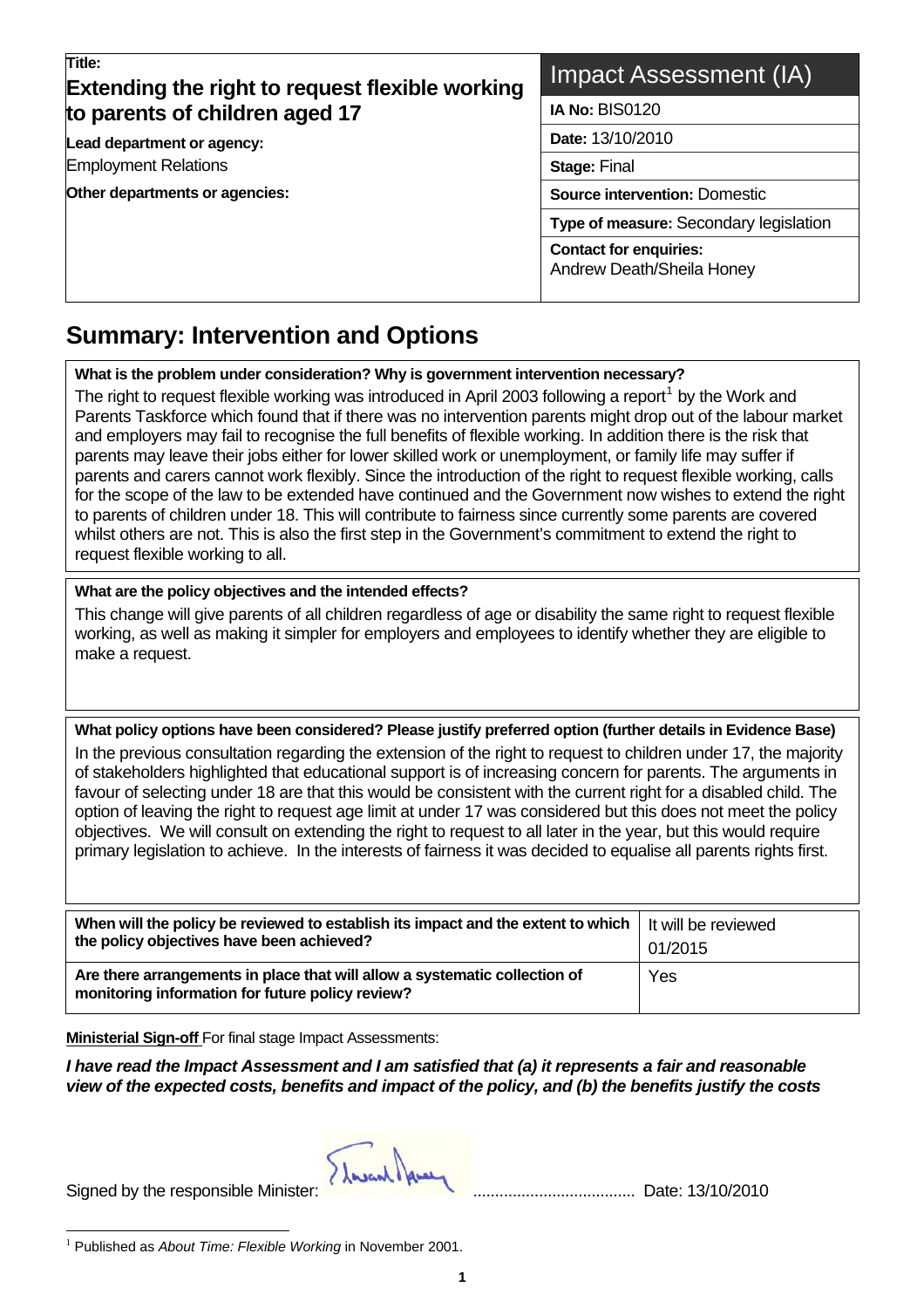# **Summary: Analysis and Evidence Policy Option 1**

**Description:** 

| <b>Price Base</b>                                                                                                                                                                                                                                                                                                                                                                                                                                                                              | <b>PV Base</b>   | <b>Time Period</b>                          | Net Benefit (Present Value (PV)) (£m) |               |                                                              |                       |                                         |
|------------------------------------------------------------------------------------------------------------------------------------------------------------------------------------------------------------------------------------------------------------------------------------------------------------------------------------------------------------------------------------------------------------------------------------------------------------------------------------------------|------------------|---------------------------------------------|---------------------------------------|---------------|--------------------------------------------------------------|-----------------------|-----------------------------------------|
| <b>Year 2010</b>                                                                                                                                                                                                                                                                                                                                                                                                                                                                               | <b>Year 2010</b> | Years 10                                    |                                       | Low: Optional | <b>High: Optional</b>                                        | Best Estimate: £21.1m |                                         |
| COSTS (£m)                                                                                                                                                                                                                                                                                                                                                                                                                                                                                     |                  | <b>Total Transition</b><br>(Constant Price) | Years                                 |               | <b>Average Annual</b><br>(excl. Transition) (Constant Price) |                       | <b>Total Cost</b><br>(Present Value)    |
| Low                                                                                                                                                                                                                                                                                                                                                                                                                                                                                            |                  | Optional                                    |                                       | Optional      |                                                              |                       | <b>Optional</b>                         |
| High                                                                                                                                                                                                                                                                                                                                                                                                                                                                                           |                  | Optional                                    |                                       |               | Optional                                                     |                       | <b>Optional</b>                         |
| <b>Best Estimate</b>                                                                                                                                                                                                                                                                                                                                                                                                                                                                           |                  | Negligible                                  |                                       |               | £2.3m                                                        |                       | £20.1m                                  |
| Description and scale of key monetised costs by 'main affected groups'<br>Additional procedural costs to employers of £1.3m (including £456,000 admin burden) plus £975,000 in<br>costs of making adjustments to working patterns.                                                                                                                                                                                                                                                             |                  |                                             |                                       |               |                                                              |                       |                                         |
| Other key non-monetised costs by 'main affected groups'<br>It is assumed that the extension of the existing law will have negligible implementation costs.                                                                                                                                                                                                                                                                                                                                     |                  |                                             |                                       |               |                                                              |                       |                                         |
| <b>BENEFITS (£m)</b>                                                                                                                                                                                                                                                                                                                                                                                                                                                                           |                  | <b>Total Transition</b><br>(Constant Price) | Years                                 |               | <b>Average Annual</b><br>(excl. Transition) (Constant Price) |                       | <b>Total Benefit</b><br>(Present Value) |
| Low                                                                                                                                                                                                                                                                                                                                                                                                                                                                                            |                  | Optional                                    |                                       |               | Optional                                                     |                       | <b>Optional</b>                         |
| High                                                                                                                                                                                                                                                                                                                                                                                                                                                                                           |                  | Optional                                    |                                       |               | Optional                                                     |                       | <b>Optional</b>                         |
| <b>Best Estimate</b>                                                                                                                                                                                                                                                                                                                                                                                                                                                                           |                  | Negligible                                  |                                       |               | £4.9m                                                        |                       | £41.2m                                  |
| Description and scale of key monetised benefits by 'main affected groups'<br>Savings to employers from higher productivity $(E1.1m)$ , lower labour turnover $(E1.2m)$ and reduced<br>absenteeism (£63,000) in year 1 (total £2.4m). Subsequent years include benefits accrued from the<br>previous years new working arrangements this leads to a total net present value of benefits over the 10<br>years of £41.2m                                                                          |                  |                                             |                                       |               |                                                              |                       |                                         |
| Other key non-monetised benefits by 'main affected groups'<br>Better work-life balance for employees and improved family life, increased labour supply, improved health<br>and wellbeing.                                                                                                                                                                                                                                                                                                      |                  |                                             |                                       |               |                                                              |                       |                                         |
| Key assumptions/sensitivities/risks<br>3.5%<br>Discount rate (%)<br>Cost-Benefit figures and admin burden totals are based on working assumptions about the likely take-up<br>rates and 'deadweight requests' as well as assumptions regarding potention recruitment and absenteeism<br>benefits to parents of 17 year old. To calculate the total benefit value over ten years, it has been assumed<br>that there will be benefits from employees working flexibly from the previous 5 years. |                  |                                             |                                       |               |                                                              |                       |                                         |
| Impact on admin burden (AB) (£m):                                                                                                                                                                                                                                                                                                                                                                                                                                                              |                  |                                             |                                       |               | Impact on policy cost savings (£m):                          |                       | In scope                                |
| <b>New AB: 0.456</b>                                                                                                                                                                                                                                                                                                                                                                                                                                                                           |                  | <b>AB savings:</b>                          | Net: 0.456                            |               | <b>Policy cost savings:</b>                                  |                       | <b>No</b>                               |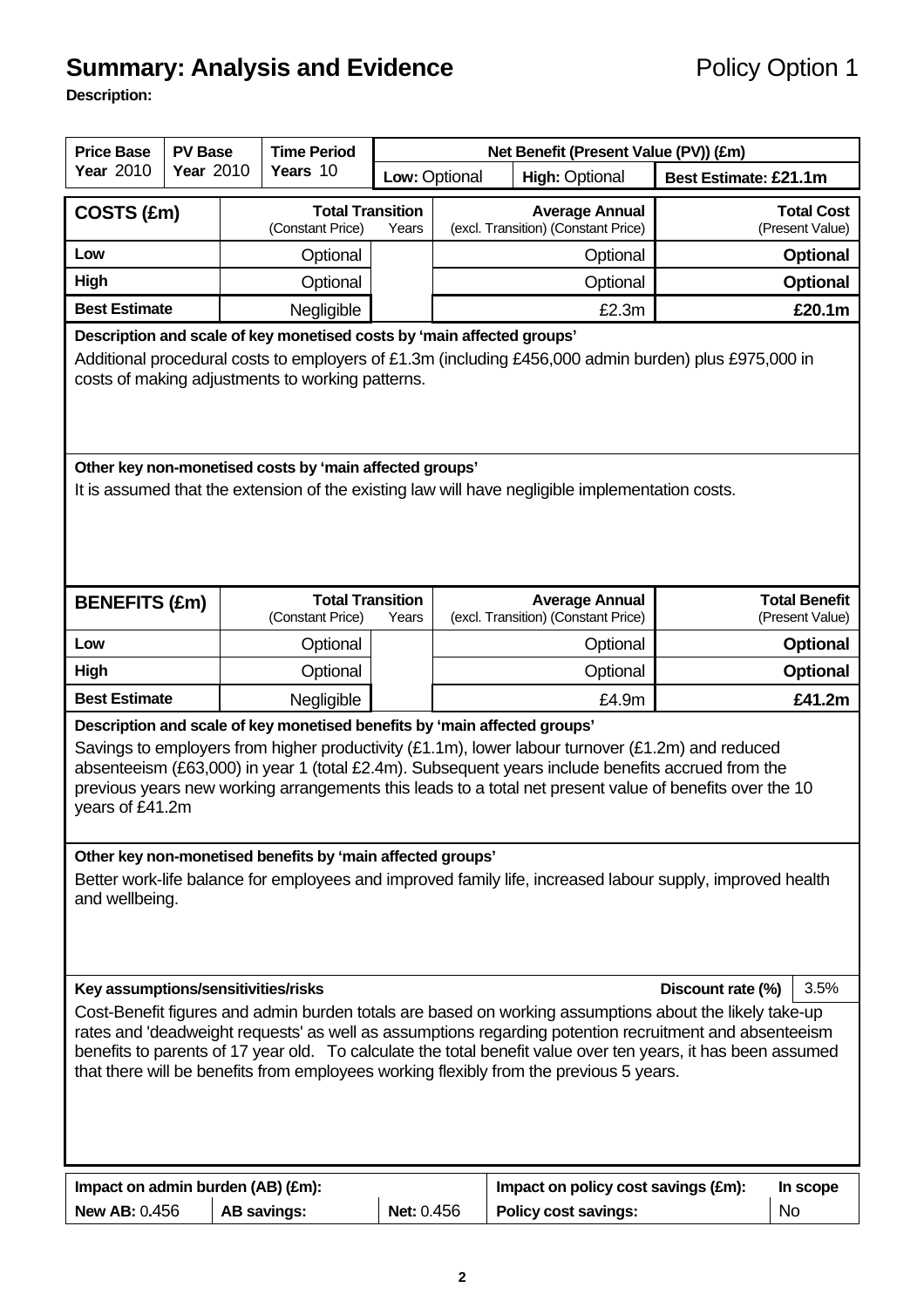## **Enforcement, Implementation and Wider Impacts**

| What is the geographic coverage of the policy/option?                                                                     | <b>Great Britain</b> |     |                          |                  |               |                 |
|---------------------------------------------------------------------------------------------------------------------------|----------------------|-----|--------------------------|------------------|---------------|-----------------|
| From what date will the policy be implemented?                                                                            |                      |     | 01/04/2011               |                  |               |                 |
| Which organisation(s) will enforce the policy?                                                                            |                      |     | <b>Tribunals Service</b> |                  |               |                 |
| What is the total annual cost (£m) of enforcement for these organisations?                                                |                      |     |                          |                  |               |                 |
| Does enforcement comply with Hampton principles?                                                                          |                      |     | Yes                      |                  |               |                 |
| Does implementation go beyond minimum EU requirements?                                                                    |                      |     | Yes                      |                  |               |                 |
| What is the CO <sub>2</sub> equivalent change in greenhouse gas emissions?<br>(Million tonnes CO <sub>2</sub> equivalent) | Traded:              |     |                          | Non-traded:      |               |                 |
| Does the proposal have an impact on competition?                                                                          | No.                  |     |                          |                  |               |                 |
| What proportion (%) of Total PV costs/benefits is directly attributable to<br>primary legislation, if applicable?         | Costs:<br>$0\%$      |     | $0\%$                    | <b>Benefits:</b> |               |                 |
| <b>Micro</b><br>< 20<br>Annual cost per organisation<br>(excl. Transition) (Constant Price)<br>£0.34<br>£1.23             |                      |     |                          | £9.29            | <b>Medium</b> | Large<br>£173.1 |
| Are any of these organisations exempt?                                                                                    | N <sub>o</sub>       | No. |                          | No.              |               |                 |

## **Specific Impact Tests: Checklist**

Set out in the table below where information on any SITs undertaken as part of the analysis of the policy options can be found in the evidence base. For guidance on how to complete each test, double-click on the link for the guidance provided by the relevant department.

Please note this checklist is not intended to list each and every statutory consideration that departments should take into account when deciding which policy option to follow. It is the responsibility of departments to make sure that their duties are complied with.

| Does your policy option/proposal have an impact on                       | Impact    | Page ref<br>within IA |
|--------------------------------------------------------------------------|-----------|-----------------------|
| Statutory equality duties <sup>2</sup> ?                                 | Yes       | 20                    |
| Equality and Human Rights Commission: General guidance                   |           |                       |
| <b>Economic impacts</b>                                                  |           |                       |
| Competition? Competition Impact Assessment                               | Yes       | 19                    |
| Small firms? Small Firms Impact Test                                     | Yes       | 20                    |
| <b>Environmental impacts</b>                                             |           |                       |
| Greenhouse gas assessment? http://www.defra.gov.uk/environment/index.htm | <b>No</b> |                       |
| Wider environmental issues? Guidance has been created on the Defra site  | <b>No</b> |                       |
| <b>Social impacts</b>                                                    |           |                       |
| Health and well-being? Health: Health Impact Assessment                  | <b>No</b> |                       |
| Human rights? Ministry of Justice: Human Rights                          | <b>No</b> |                       |
| Justice?                                                                 | No.       |                       |
| Rural proofing? Commission for Rural Communities                         | No.       |                       |
| Sustainability?                                                          | No        |                       |
| Defra: Think sustainable                                                 |           |                       |

<span id="page-3-0"></span> $\overline{\mathbf{c}}$ Race, disability and gender Impact assessments are statutory requirements for relevant policies. Equality statutory requirements will be expanded 2011, once the Equality Bill comes into force. Statutory equality duties part of the Equality Bill apply to GB only. The Toolkit provides advice on statutory equality duties for public authorities with a remit in Northern Ireland.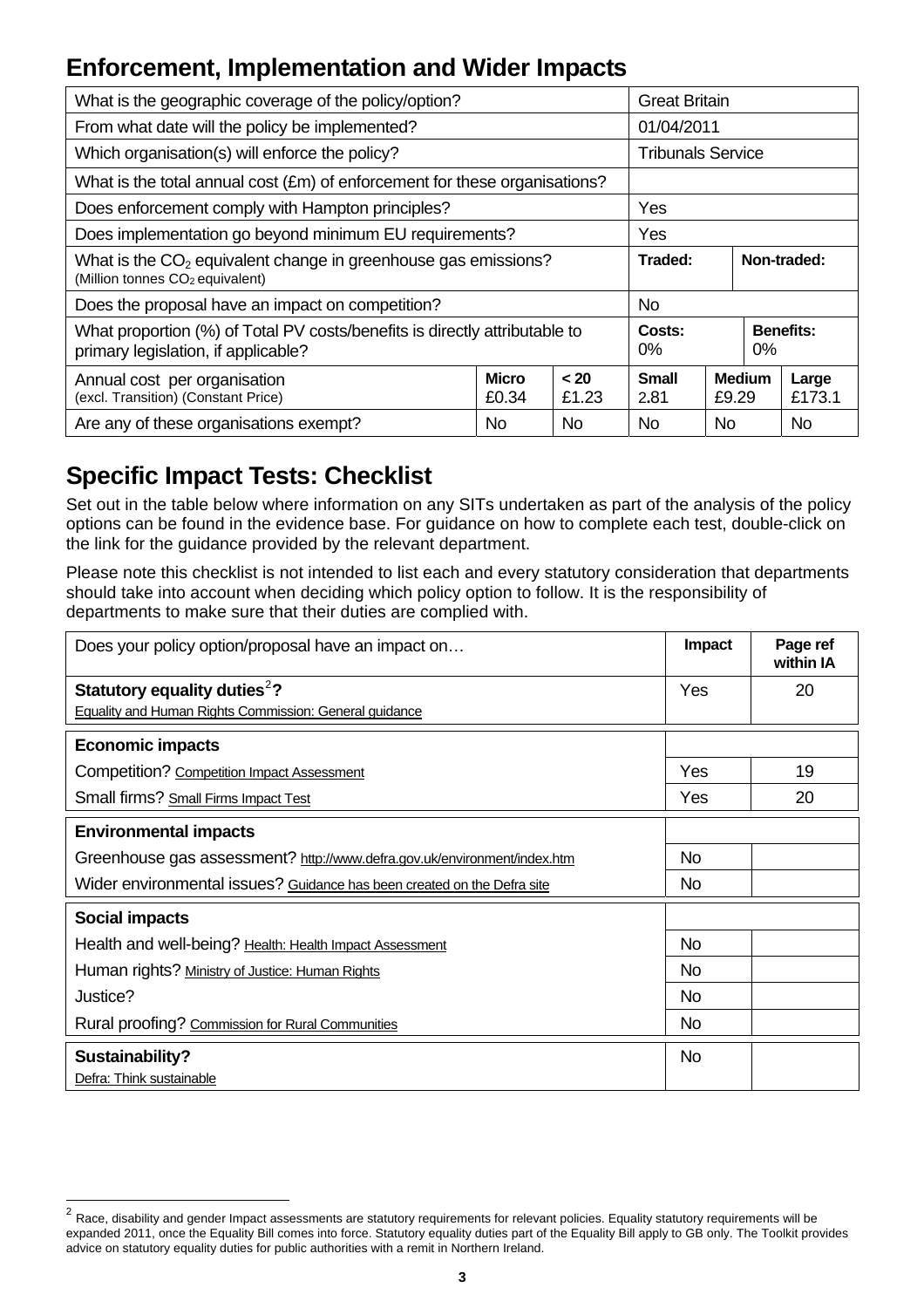## **Evidence Base (for summary sheets) – Notes**

Use this space to set out the relevant references, evidence, analysis and detailed narrative from which you have generated your policy options or proposal. Please fill in **References** section.

## **References**

Include the links to relevant legislation and publications, such as public impact assessment of earlier stages (e.g. Consultation, Final, Implementation).

| No.            | <b>Legislation or publication</b>                                                                                                                                                                                                                                           |
|----------------|-----------------------------------------------------------------------------------------------------------------------------------------------------------------------------------------------------------------------------------------------------------------------------|
| 1              | About Time: Flexible Working in November 2001, www.delni.gov.uk/taskforce_proposals.pdf                                                                                                                                                                                     |
| $\overline{2}$ | Work and Families: Choice and Flexibility - A Consultation Document, published February 2005, URN 05/847                                                                                                                                                                    |
| 3              | Section 80(G)(1)(b) of the <i>Employment Rights Act 1996</i>                                                                                                                                                                                                                |
| 4              | The Third Work-Life Balance Employees Survey, March 2007, Employment Relations Research Series No.58                                                                                                                                                                        |
| 5              | Imposing a Duty on Employers to Seriously Consider Requests for Flexible Working from the Parents of Young and Disabled<br>Children, 2002 Compendium of Regulatory Impact Assessments, Employment Relations Research Series No. 40,<br>www.berr.gov.uk/files/file11440.pdf, |
| 6              | Extending the scope of the right to request flexible working (Full), 2006 Compendium of Regulatory Impact Assessments,<br>Employment Relations Research Series No. 74, www.berr.gov.uk/files/file38874.pdf                                                                  |
| $\overline{7}$ | Health of Children and Young People, ONS 2004                                                                                                                                                                                                                               |
| 8              | CIPD recruitment, retention and turnover: annual survey 2009, CIPD, www.cipd.co.uk/                                                                                                                                                                                         |
| 9              | ONS Labour market statistics Q4 2009                                                                                                                                                                                                                                        |
| 10             | United Kingdom National Accounts - Blue Book 2009, ONS 2009, ww.statistics.gov.uk/statbase/product.asp?vlnk=1143                                                                                                                                                            |
| 11             | Findings from the survey of Employment Tribunal Applications 08, Employment Relations Research Series No 107, BIS,<br>http://www.bis.gov.uk/assets/biscore/employment-matters/docs/10-756-findings-from-seta-2008.pdf                                                       |
| 12             | Flexible Working (Procedural Requirements) Regulations 2002                                                                                                                                                                                                                 |
| 13             | Annual Survey of Hours and Earnings (ASHE) 2009, ONS                                                                                                                                                                                                                        |

**+ Add another row** 

## **Evidence Base**

Ensure that the information in this section provides clear evidence of the information provided in the summary pages of this form (recommended maximum of 30 pages). Complete the **Annual profile of monetised costs and benefits** (transition and recurring) below over the life of the policy (use the spreadsheet attached if the period is longer than 10 years).

The spreadsheet also contains an emission changes table that you will need to fill in if your measure has an impact on greenhouse gas emissions.

## **Annual profile of monetised costs and benefits\* - (£m) constant prices**

|                                  | $Y_0$ | $Y_1$ | $Y_2$ | $Y_3$ | $Y_4$    | $Y_5$            | $Y_6$   | $Y_{7}$ | $Y_8$    | $Y_9$          |
|----------------------------------|-------|-------|-------|-------|----------|------------------|---------|---------|----------|----------------|
| <b>Transition costs</b>          | 0     | O     | 0     |       | $\Omega$ |                  |         |         |          | $\overline{0}$ |
| <b>Annual recurring cost</b>     | 2.3   | 2.3   | 2.3   | 2.3   | 2.3      | 2.3              | 2.3     | 2.3     | 2.3      | 2.3            |
| <b>Total annual costs</b>        | 2.3   | 2.3   | 2.3   | 2.3   | 2.3      | 2.3 <sub>1</sub> | 2.3     | 2.3     | 2.3      | 2.3            |
| <b>Transition benefits</b>       | 0     |       |       |       | 0        |                  |         |         | $\Omega$ | $\overline{0}$ |
| <b>Annual recurring benefits</b> | 2.4   | 3.4   | 4.3   | 5.0   | 5.6      | 5.6              | 5.6     | 5.6     | 5.6      | 5.6            |
| <b>Total annual benefits</b>     | 2.4   | 3.4   | 4.3   | 4.9   | 5.5      | 5.5              | $5.5\,$ | 5.5     | 5.5      | 5.5            |

\* For non-monetised benefits please see summary pages and main evidence base section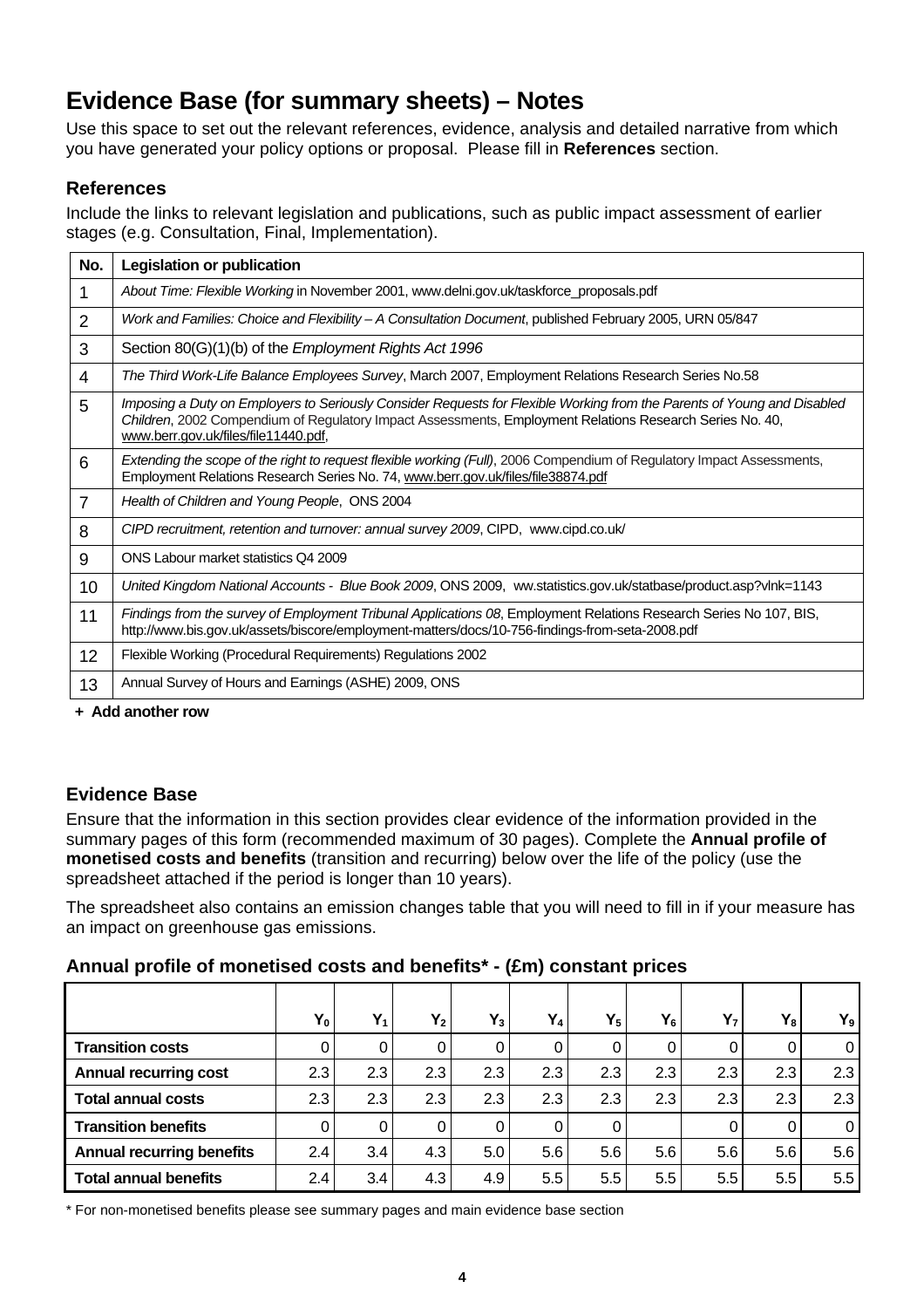## **Evidence Base (for summary sheets)**

There is discretion for departments and regulators as to how to set out the evidence base. However, it is desirable that the following points are covered:

- Problem under consideration;
- Rationale for intervention;
- Policy objective;
- Description of options considered (including do nothing);
- Costs and benefits of each option;
- Risks and assumptions;
- Administrative burden and policy savings calculations;
- Wider impacts;
- Summary and preferred option with description of implementation plan.

## **Problem under consideration**

The right to request flexible working was introduced in April 200[3](#page-5-0) following a report<sup>3</sup> by the Work and Parents Taskforce, led by Professor Sir George Bain. The Taskforce was established by the Government with the remit of developing the detail of legislation to give parents of young children a right to request flexible working and to have that request seriously considered by their employer.

The Taskforce's considered view, in light of the many representations it received and the research available to it, was that the right to request flexible working should *initially* be introduced for those with caring responsibility for children up to the age of six, or up to the age of 18 for disabled children.

The Government accepted this recommendation. Based on the taskforce's findings it believed that if there was no intervention:

- parents might drop out of the labour market because they are not able to change their working patterns to fit around caring responsibilities;
- employers may fail to recognise the full benefits of flexible working because of cultural resistance or lack of awareness; and
- parents leave their jobs: where they either become unemployed or consider other jobs which may be lower paid or lower skilled but provide more suitable flexible working arrangements; or, where they stay in their jobs, family life may suffer if parents and carers cannot work flexibly

Since the introduction of the right to request flexible working, calls for the scope of the law to be extended have continued with parents of all older children the clear focus of attention.

Following a major public consultation<sup>[4](#page-5-1)</sup> in 2005, the Government decided that the legislation should be extended to carers of adults: this extension came into effect on 6 April 2007. The legislation was further extended in April 2009 to parents with caring responsibility for children of 16 years and under as a result of a review and recommendations by Ms Imelda Walsh, HR Director of J Sainsbury plc.

In carrying out her review, Ms Walsh used the report of the Work and Parents Taskforce as a starting point. The research available to the Taskforce showed that there was a considerable level of demand for flexible working from parents with children of all ages. This view was supported by employers who already offered flexible working to their employees. They reported that whilst most requests from parents to work flexibly were associated with the child's birth, when the child started school around five, and when they changed school at 11, there were still a significant number of requests received from parents of children at other ages.

As a result of these arguments the Government now wishes to extend the right to parents of children aged 17 (up to but not including 18) in line with the right for parents of disabled children.

l

<span id="page-5-1"></span><span id="page-5-0"></span><sup>&</sup>lt;sup>3</sup> Published as About Time: Flexible Working in November 2001.

Published as *About Time: Flexible Working* in November 2001. <sup>4</sup> *Work and Families: Choice and Flexibility – A Consultation Document*, published February 2005, URN 05/847.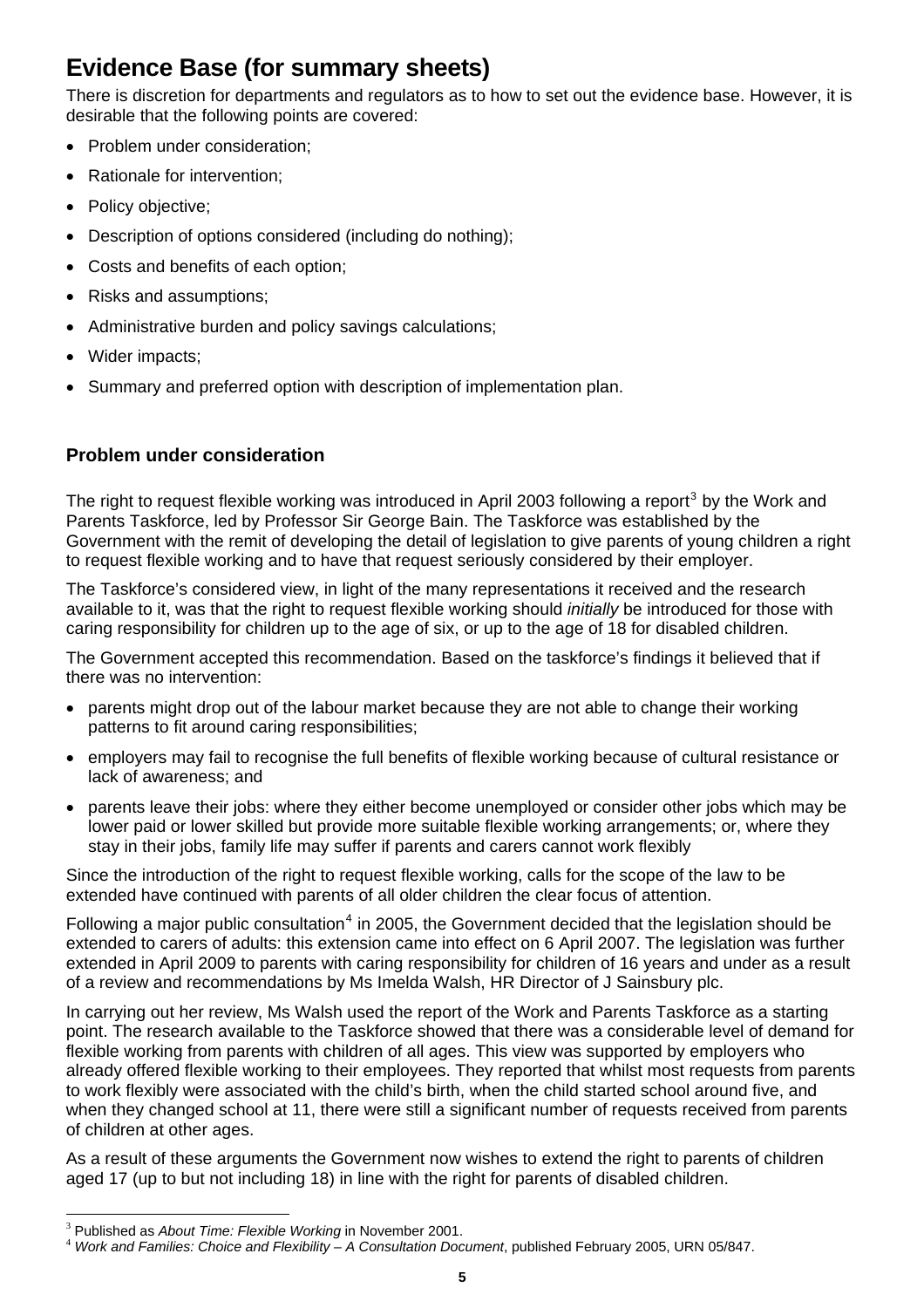## **Rationale for Intervention**

The intention of the proposed legislation is that employers give serious consideration to requests for flexible working arising from employees who are the parents of older children, aged under 18.

The duty to consider will thereby encourage dialogue between employers and employees about how the demands of family life can be accommodated without damaging business performance.

As indicated above, previous IAs identified certain risks of not having a right to request. Evidence suggests that whilst flexible working is widespread there is still a minority of employees to whom flexible working is not available.

## **Policy Objectives**

To provide those with caring responsibility for children aged under 18 with the same choices in balancing work and childcare responsibilities through flexible working as are available to those with caring responsibility for children 16 and under and disabled children under 18, whilst ensuring that businesses have the flexibility to refuse requests on business grounds.

## **Options Identification**

In the previous consultation regarding the extension of the right to request to children under 17, the majority of stakeholders highlighted that educational support is of increasing concern for parents. The arguments in favour of selecting under 18 are that this would be consistent with the current right for a disabled child. The option of leaving the right to request age limit at under 17 was considered but this does not meet the policy objectives.

#### **Costs and Benefits**

First of all, cost and benefit estimates are provided for the extension of the current policy to cover parents of children aged under 18. It should be noted that this impact assessment is considering the *marginal* effect of extending the right to request to parents of older children. Clearly parents of children aged 16 and under and of disabled children under 18 will already be covered by the legislation and hence are not included in the estimates of eligible parents discussed below<sup>[5](#page-6-0)</sup>.

## *1. Background*

l

Since April 2009, the law provides those with caring responsibility for children aged 16 and under or disabled children under 18 the right to apply to work flexibly, with a statutory duty on employers to consider such requests according to a set procedure.

The law is designed to meet the needs of parents and employers, particularly small employers. It aims to facilitate discussion and encourage both the employee and the employer to consider flexible working patterns, and to find a solution that suits them both.

The law does not provide an automatic right for parents to work flexibly. This reflects the reality of the workplace where there will sometimes be circumstances when an employer is unable to accommodate

<span id="page-6-0"></span> $5$  For instance, where employed parents have one child aged 15 and one aged 17 they would already be covered by the law and so are not counted here.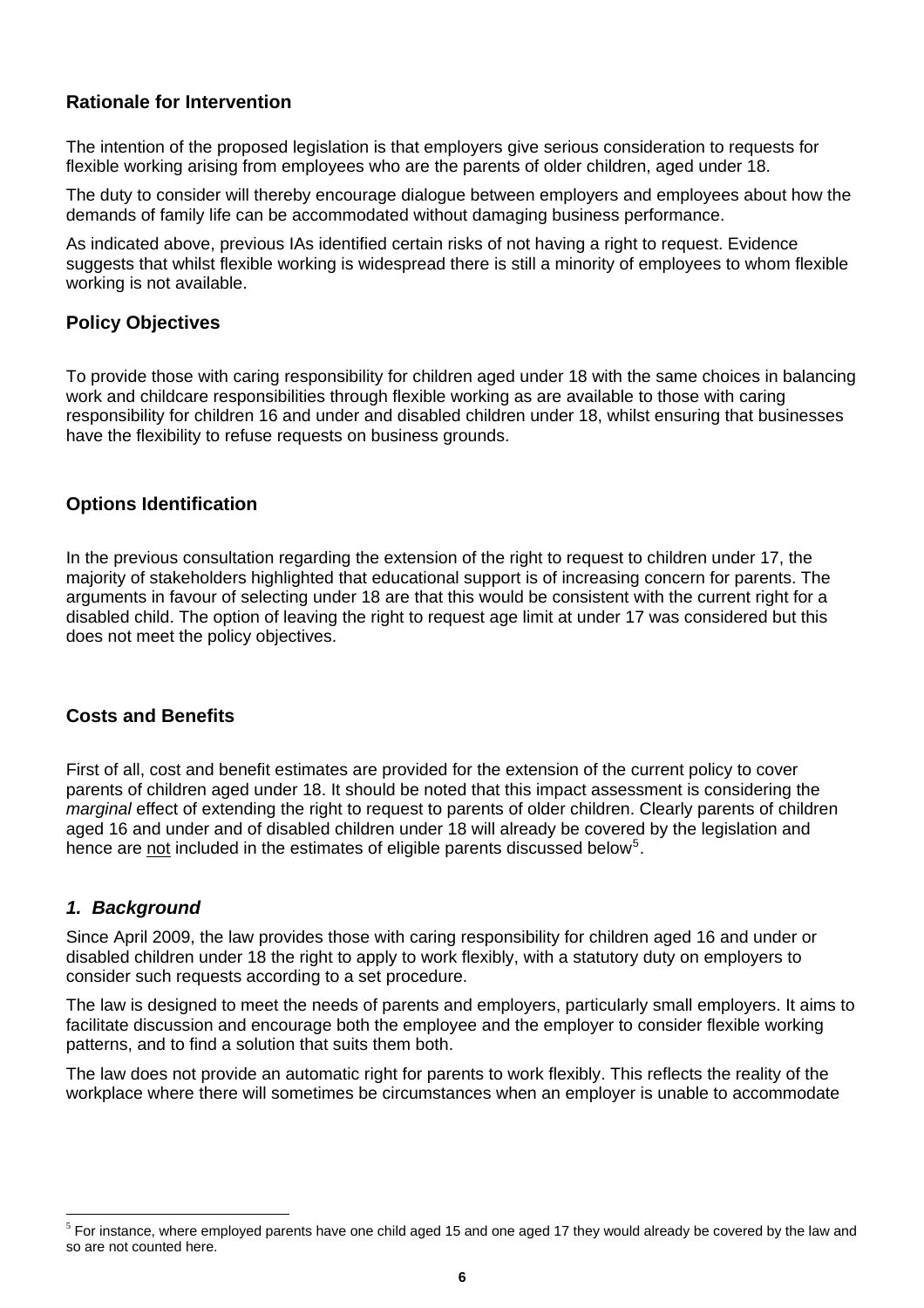an employee's desired work pattern. There are eight business grounds specified in legislation under which a request can be refused $6$ .

## *Take-up of flexible working*

BERR's Third work-life balance employee survey<sup>[7](#page-7-1)</sup> showed that over the last two years, 17 per cent of employed parents made a change in how they regularly work for a sustained period of time. Twenty-two per cent of women said that they had made a request to change the way that they work in the past two years as compared to 14 per cent of men. Women made up 57 per cent of all those requesting a change.

There were also significant differences by work status: 28 per cent of those who were working part-time at the time of the research had approached their employer to request a change in their working pattern within the past two years. This compares to 15 per cent of full-time workers.

In most cases, requests were either fully (60 per cent) or partially (18 per cent) agreed to. Women were more likely than men to be successful in making a request: 66 per cent of female workers had their requests fully agreed to, as compared to 53 per cent of male workers.

In the large majority of cases (87 per cent) requests were accepted outright; however, 13 per cent said that they had only had their request to change the way that they worked agreed once they had negotiated or appealed against an original employer decision.

Over half of all employees interviewed (56 per cent) were aware of the new right. A higher proportion of parents with children aged under six (65 per cent) were aware of the right to request than were other employees (53 per cent).

## *Availability of Flexible working*

The availability of flexible working can be measured using the Work Life Balance Employer survey (2008). All employers were asked whether they would consider a request to change a working pattern from *any* employee. A small number (8%) said they would not. Of those who would not consider a request to change a working arrangement 13 per cent reported that they would not consider a request from managers and the same proportion that no groups of staff would be considered.

Where flexible working arrangements were available, the Work Life Balance Employer survey asked employers whether they placed any restrictions on the types of employees who were eligible to use them. For each of the five flexible *working time* arrangements covered (i.e. excluding home-working), four in ten employers who provided these arrangements said that not all employees were eligible. Eligibility restrictions were least common for working reduced hours for a limited period. Part-time working was least likely to be universally available, with 38 per cent of establishments reporting that some employees would not be eligible.

Despite flexible working being so widespread, the evidence shows that there is still a proportion, albeit a smaller one than identified in earlier surveys, whom would still benefit from the right to request and need the encouragement the right provides to consider flexible working with their employers.

• Burden of additional costs.

l

- Detrimental effect on ability to meet customer demand.
- Inability to reorganise work among existing staff.
- Inability to recruit additional staff.
- Detrimental impact on quality.
- Detrimental impact on performance.
- Insufficiency of work during the periods the employee proposes to work.
- Planned structural changes.

<span id="page-7-0"></span> $6$  Section 80(G)(1)(b) of the Employment Rights Act 1996 list the following eight grounds for refusal of a request for flexible working:

<span id="page-7-1"></span> $7$  The Third Work-Life Balance Employees Survey, March 2007, Employment Relations Research Series No.58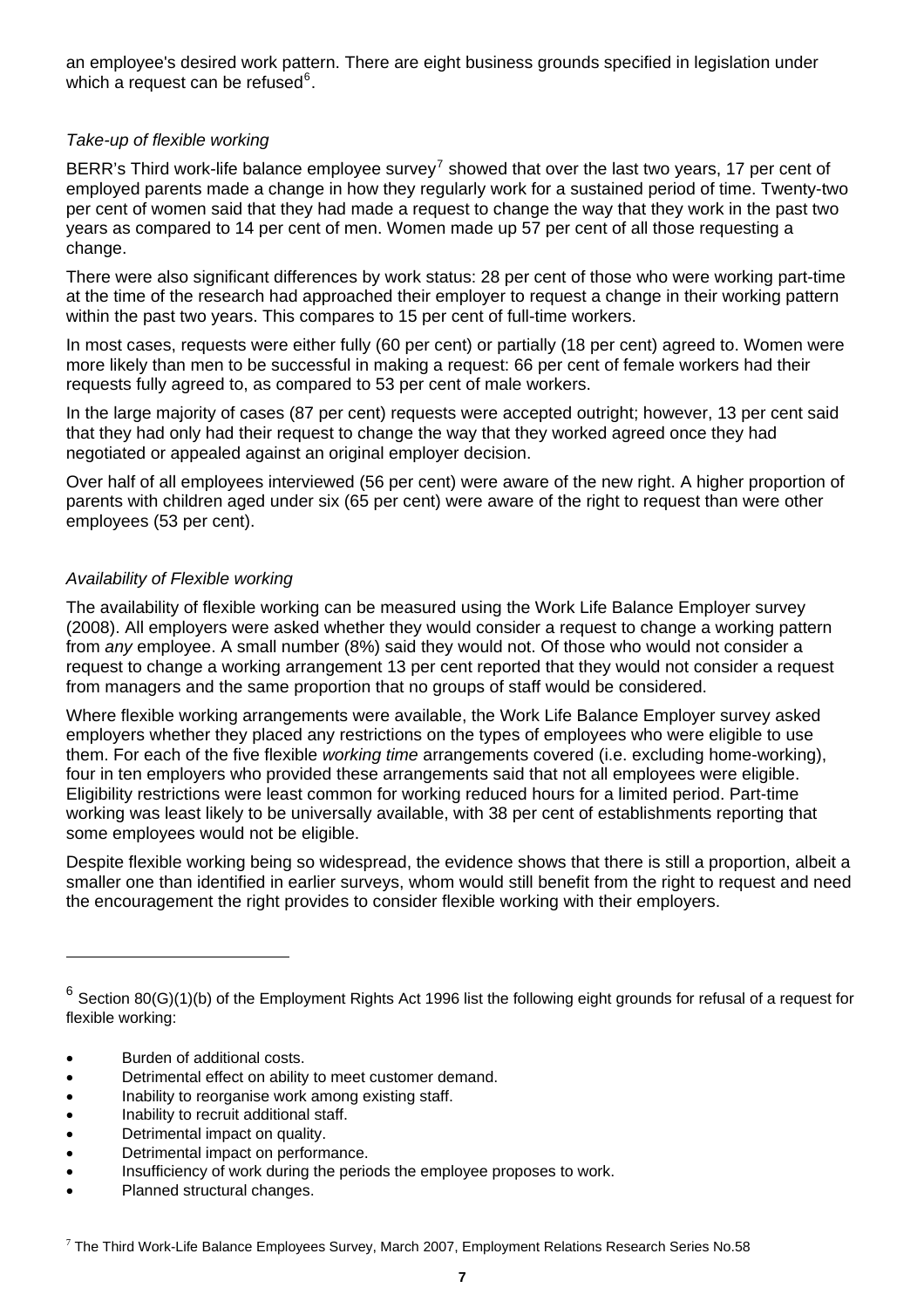## *2. Eligibility*

To be eligible to make a request under the current right for children age 16 and under, a person must satisfy the following criteria:

## *General*

- Be an employee
- Have worked for their employer continuously for 26 weeks at the date the application is made
- Not be an agency worker or a member of the armed forces
- Not have made another application to work flexibly under the right during the past 12 months

## *Parents*

- Be the parent, or have caring responsibility for a child aged under 18
- Have responsibility for the upbringing of the child and be making the application to enable them to care for the child
- Be either:
	- the mother, father, adopter, guardian, special guardian, foster parent or private foster carer of the child or a person who has been granted a residence order in respect of a child; or
	- married to or the partner or civil partner of the child's mother, father, adopter, guardian, special guardian, foster parent or private foster carer or of a person who has been granted a residence order in respect of a child.

## **Assumptions**

## *1. Earlier impact assessment work*

The methodology adopted for estimating the costs and benefits associated with the extension of the right to request flexible working follows closely and builds upon that used for the development of earlier policy in this area. Specifically this relates to impact assessment work carried out in 2008 for those with caring responsibility for children aged 16 and under $8$ .

## *2. Take-up of flexible working arrangements and deadweight*

We have assumed that some requests will be regarded as 'deadweight' i.e. requests that would have occurred in the absence of any policy change. It is not straightforward to estimate the deadweight effect.

Using data from the Third Work-life Balance Employees survey (WLB3) we have estimated the level of requests that would have occurred in the absence of any policy change (the deadweight). Data from WLB3 showed that 24% of mothers who are employees and have a youngest child aged 12-17 made a request to change how they regularly work over the last two years. If requests were spread evenly this equates to 12% a year. The equivalent figure for fathers is 7%. The WLB3 data was collected in 2007 when parents with a youngest child aged 12-17 were not covered by the legislation on right to request flexible working.

We assume that parents with a youngest child aged 17 will make requests (in the absence of legislation) to the same extent as the WLB3 results for parents with a youngest child aged between 12 and 17. Whilst this is not perfect, it is the best available evidence we have. The deadweight rate therefore for mothers is assumed to be 12% and 7% for fathers who have a youngest child aged 17.

Note that for both mothers and fathers the deadweight is not zero among full-time 'non-flexible' employees because some may obtain flexibilities not captured in surveys (e.g. changing starting and

<span id="page-8-0"></span> 8 See respectively *Imposing a Duty on Employers to Seriously Consider Requests for Flexible Working from the Parents of Young and Disabled Children*, 2002 Compendium of Regulatory Impact Assessments, Employment Relations Research Series No. 40, [www.berr.gov.uk/files/file11440.pdf](http://www.berr.gov.uk/files/file11440.pdf), and *Extending the scope of the right to request flexible working (Full)*, 2006 Compendium of Regulatory Impact Assessments, Employment Relations Research Series No. 74, [www.berr.gov.uk/files/file38874.pdf](http://www.berr.gov.uk/files/file38874.pdf)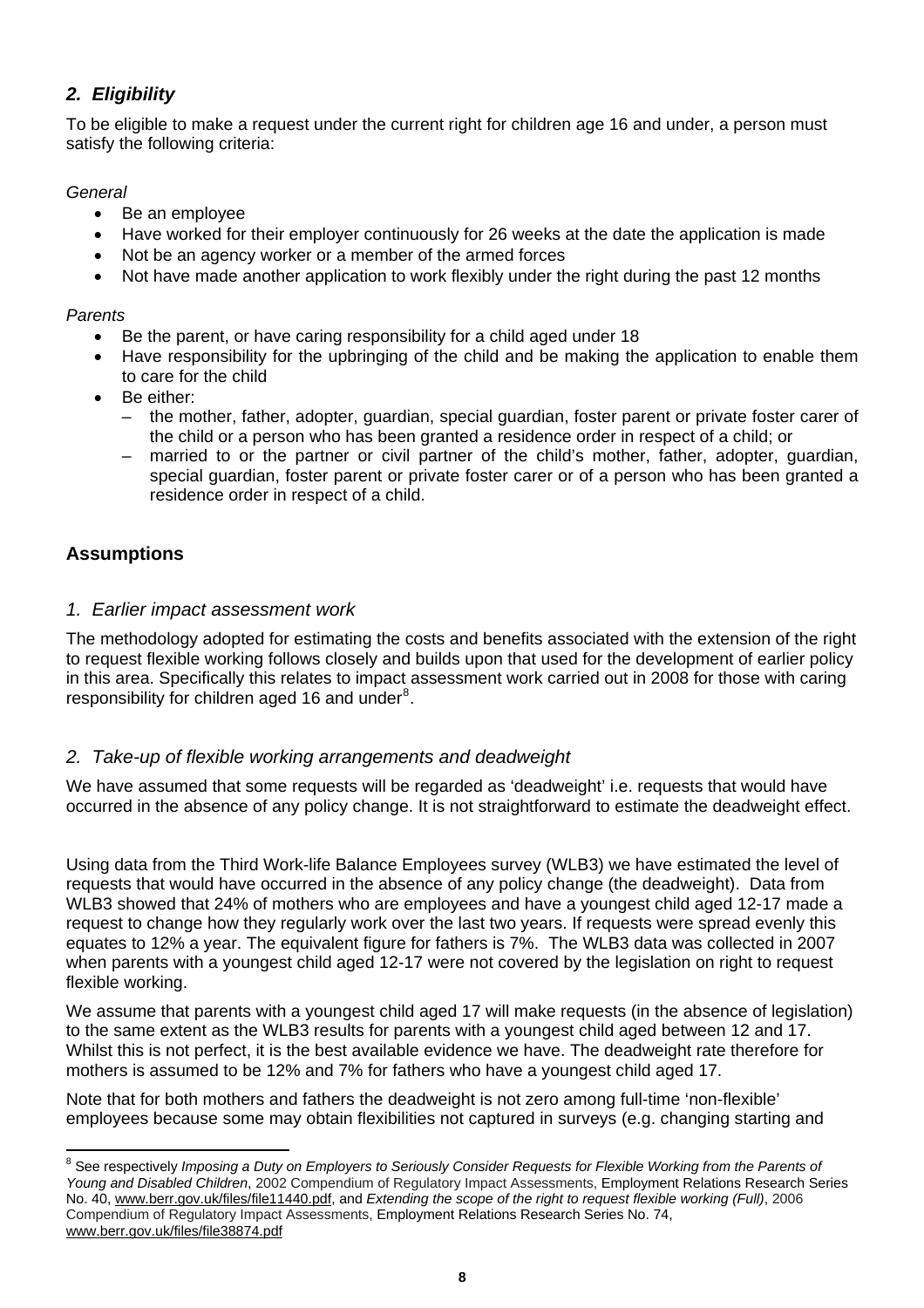finishing times that do not fit into a formal flexi-time scheme). Also, nor is deadweight 100 per cent for those with part-time or other 'flexible' working options. Many parents will have changed jobs to secure these types of working (and thus made their 'request' via the jobs market rather than internally). In other cases, the 'flexibility' might be an incidental feature of a job they had taken for other reasons and thus no request for change had been made.

## *3. New requests in addition to deadweight*

It is very difficult to estimate the precise number of additional requests to work flexibly in addition to deadweight. We have assumed that extending the right to request will only affect parents with children with a youngest child aged 17. We have also assumed that overall take-up will increase for parents of a youngest child aged 17 and that the effect will be greater on mothers. We therefore estimate on a cautious basis that additional take-up (over and beyond deadweight) will be a 2 percentage point increase for mothers and a 1 percentage point increase for fathers in take-up rates.

## *4. Estimated eligibility and new working arrangements*

Table 1 below shows the number of eligible parents, number of new requests and the estimated number of new working arrangements per annum expected from parents of older children<sup>[9](#page-9-0)</sup>.

| Table 1. Estimated number of eligible parents and of new working arrangements* |                                    |                                                  |                                     |                                                   |                                         |                                                        |
|--------------------------------------------------------------------------------|------------------------------------|--------------------------------------------------|-------------------------------------|---------------------------------------------------|-----------------------------------------|--------------------------------------------------------|
|                                                                                | Number of<br>entitled<br>employees | Number of<br>additional<br>entitled<br>employees | Number of<br>additional<br>requests | Number of<br>additional<br>deadweight<br>requests | Number of<br>additional new<br>requests | Additional<br>number of new<br>working<br>arrangements |
| Scope of law                                                                   |                                    |                                                  |                                     |                                                   |                                         | $p.a.*$                                                |
| Parents of<br>children aged                                                    |                                    |                                                  |                                     |                                                   |                                         |                                                        |
| under 17<br>Parents of<br>children aged                                        | 8,253,000                          |                                                  |                                     |                                                   |                                         |                                                        |
| under 18                                                                       | 8,541,000                          | 291.000                                          | 33.000                              | 29,000                                            | 4.600                                   | 4.000                                                  |
| Source: LFS Q4 2009, BIS estimates. *Excluding deadweight requests             |                                    |                                                  |                                     |                                                   |                                         |                                                        |

The chart below illustrates the relationship between entitled employees and number of new working arrangements.

| Take up rate<br>Number of<br>entitled<br>employees | Number of new<br>reauests | Acceptance rate | New working<br>arrangements |
|----------------------------------------------------|---------------------------|-----------------|-----------------------------|
|----------------------------------------------------|---------------------------|-----------------|-----------------------------|

As indicated above, based on evidence from the Work Life Balance Surveys<sup>[10](#page-9-1)</sup>, estimates of deadweight and take-up have been made broken down by gender and current working pattern. Based on these estimates we calculate that extending the right to parents of children aged under 18 will result in 33,000 requests (around 12% of newly eligible parents) but that of these we estimate that the majority (29,000) will be deadweight, and the remainder (4,600) will be *additional* requests.

<span id="page-9-0"></span>l  $9$  The calculations for table 1 and the following tables include parents of disabled children; these, however, are already covered by the law. Following ONS 2004 Health of Children and Young People report and BERR calculations the number of disabled children under 18 is estimated to be in 2008 less than 7,000, hence a relatively small proportion of all children and consequently negligible impact on the costs and benefits estimates. ONS report used two separate sources of data, data from the General Household Survey and data from Family Fund and Trust's register of applications.

<span id="page-9-1"></span><sup>10</sup> *The Third Work-Life Balance Employees Survey*, March 2007, Employment Relations Research Series No.58 and The Third Work Life Balance Employer Survey, December 2007, Employment Relations Research Series No 86.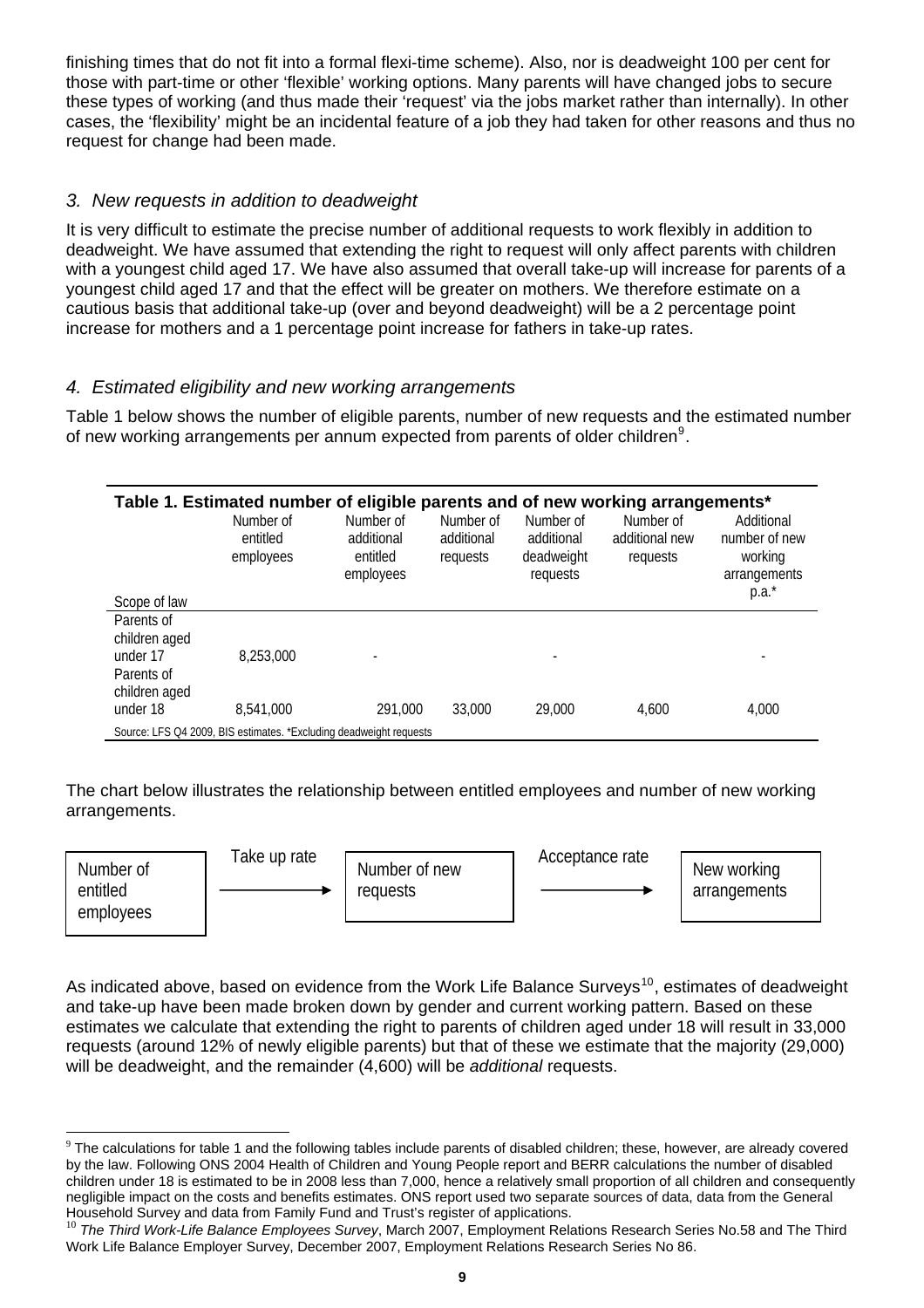Also based on the Work Life Balance surveys, we have assumed in this impact assessment that 87 per cent of requests are successful, and of those that are not, 25 per cent will go to appeal. Of those only 2 per cent are successful. Details are provided in Table C1 in Annex C. Of the 4,600 additional requests to work flexibly, it is estimated that 4,000 will be accepted and lead to new working arrangements.

## *5. Accounting for disabled children aged under 18*

The existing legislation covers disabled children aged under 18 and hence these are not included in the current analysis. See footnote no.7 below for further details.

## **Benefits**

A number of benefits have been identified that may result from the extension of the right to request flexible working.

The principal benefits to business of the proposals are:

- Reduced vacancy costs and increased skill retention
- Increased productivity and profits
- Reduced absenteeism rates

These are considered in detail in this impact assessment and estimates of the associated monetised benefits are set out in the tables below.

#### *Wider benefits*

 $\overline{1}$ 

We also recognise that there are likely to be wider benefits of this policy, namely:

- Better work-life balance for employees
- Increased labour supply due to availability of more flexible working opportunities
- Improved health and wellbeing.

It is not possible however, to quantify these wider benefits.

It is likely that these benefits will be realised for subsequent years. This assessment also examines the potential stream of benefits from employees working flexibly from previous years as a result of successful additional requests to work flexibly.

## *1. Reduced vacancy costs and increased skill retention*

Where flexible working enables parents to remain in the labour market, there will be benefits in terms of reduced staff turnover costs and increased skill retentions. There are no reliable figures on the cost to fill a post that becomes vacant. In order to find a suitable measure, for the purposes of this IA, we have assumed a cost of £6,315 $^{11}$  $^{11}$  $^{11}$ .

There may be broader savings to employers through reduced turnover among the parents of children aged under 18. At present, many working parents have some form of flexible working pattern, but to achieve this, a proportion will have had to change their job. Parents may leave their jobs for others with more flexible working patterns but which may be lower paid or lower skilled.

<span id="page-10-0"></span><sup>&</sup>lt;sup>11</sup> Since 2004 CIPD have carried out an annual survey on recruitment and turnover covering between 715 and 905 UK organisations. The survey asked about the costs of labour turnover and costs of recruitment. In its latest 2009 survey the average cost of labour turnover per employee was £6,125. This has been uprated to 2010 prices by applying a growth rate of 3% per annum. However, the CIPD figure is based on relatively few organisations providing information on the cost of overall labour turnover.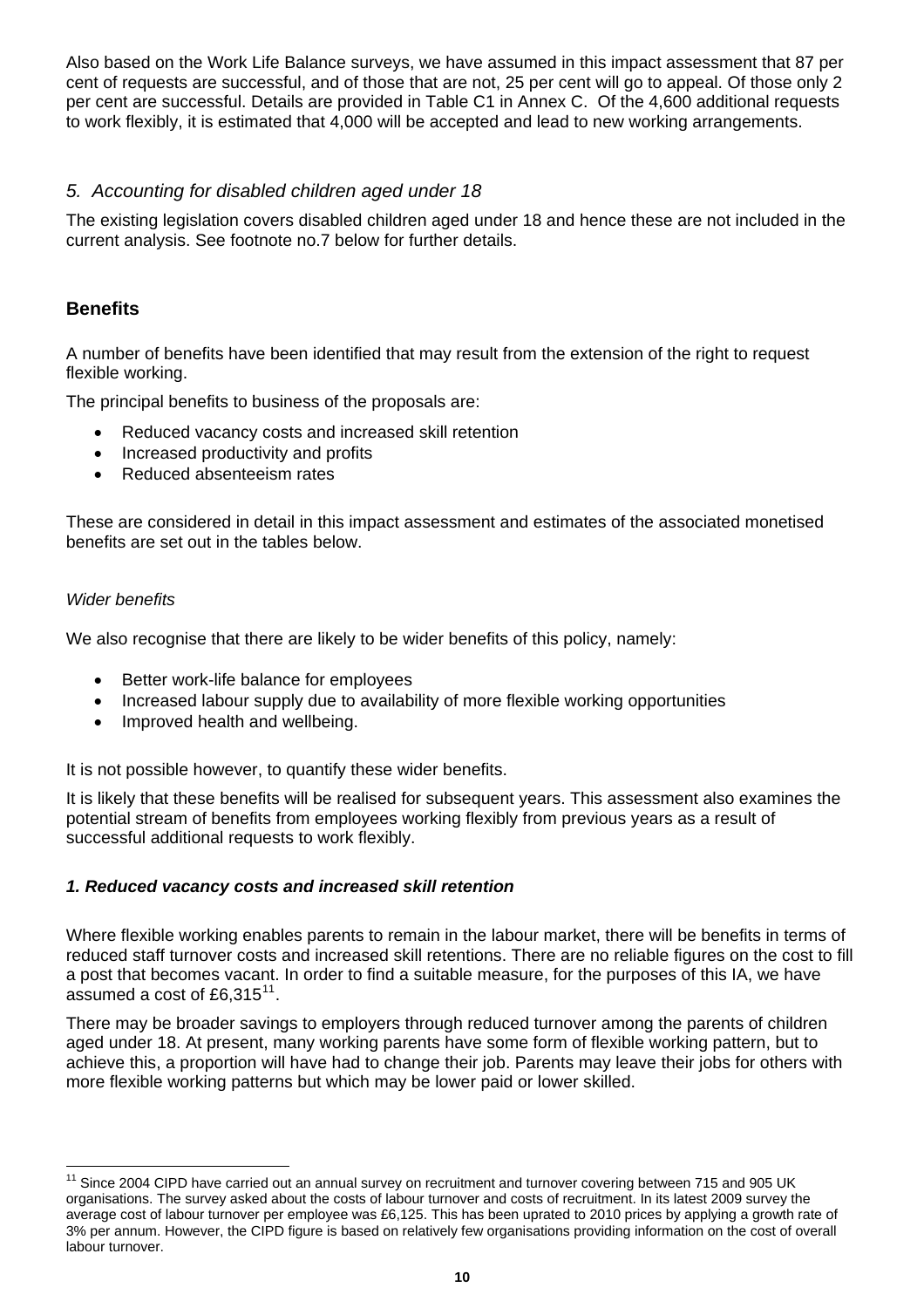In 2009 CIPD estimates a labour turnover rate of 15.7 per cent<sup>[12](#page-11-0)</sup> and of these, 21 per cent<sup>[13](#page-11-1)</sup> of individuals left their place of employment to either have - or to look after their - children. To estimate the effect of the policy it is assumed that the introduction of a right to request flexible working for parents of children aged under18 will prevent 2 per cent of employees leaving their jobs to look after family members. The savings made through lower recruitment costs are presented in the table below.

| turnover                       |                                                                                           | Table 2. Estimated savings in recruitment costs as a results of lower labour                                                                  |                                                                                                     |
|--------------------------------|-------------------------------------------------------------------------------------------|-----------------------------------------------------------------------------------------------------------------------------------------------|-----------------------------------------------------------------------------------------------------|
| Scope of law                   | Estimated number of<br>employees who leave<br>their job to have or look<br>after children | Estimated number of<br>employees who decide to<br>remain with their existing<br>employer as a result of<br>the scope of law being<br>extended | Additional employer savings<br>in recruitment costs as a<br>result of extending scope of<br>$law**$ |
| Parents of children aged<br>17 | 9.600<br>Source: LFS Q4 2009 and BIS estimates. ** rounded to nearest million.            | 190                                                                                                                                           | f1.2m                                                                                               |

## *2. Increased productivity and profits*

Evidence has shown that flexible working arrangements can have a beneficial effect in terms of increased productivity, output and ultimately profits.

BERR's third Work Life Balance Survey found that 12 per cent of employers thought that flexible working and leave arrangements had a negative effect and 47 per cent reported positive effect, with the remainder reporting no impact<sup>[14](#page-11-2)</sup>. Overall 36 per cent of firms reported a net positive impact on productivity<sup>[15](#page-11-3)</sup>. BERR's Third Work Life Balance Survey is based on responses from 1,456 managers. In addition to asking managers what the effects of flexible working had been on productivity at the establishment they were also asked about the perceived effects of flexible working on employee relations, motivation and commitment, recruitment, labour turnover and absenteeism. For the most part, employers thought that flexible working and leave arrangements had a positive effect or no effect on employees and human resources management at the establishment. At least around four in ten employers thought that flexible working and leave arrangements had a positive effect on each of the six criteria. Relatively small proportions perceived these practices to have a negative effect.

Table 3 presents the estimated increase in profits as a result of employees being more productive after a request for flexible working is accepted. Here we have assumed that 36 per cent of new working arrangements will result in an increased level of productivity for employees who adopt a new working arrangement.

A further assumption was made that a notional level of 5 per cent output gain would be achieved for the 36 per cent of new working arrangements that result in increased productivity<sup>[16](#page-11-4)</sup>. A 5 per cent level was chosen because employers must have realised a significant rise in productivity to report that flexible working has had a positive impact on their firm. A further assumption was made that improved productivity leads to higher output. It was then assumed that 15.4 per cent of the increased output will represent gross profit. The 15.4 per cent figure represents the ratio of gross operating surplus to domestic output of product for the entire economy<sup>[17](#page-11-5)</sup>. The table below presents the increased gross profit as a result of improved productivity.

l

<span id="page-11-0"></span><sup>&</sup>lt;sup>12</sup> CIPD, Recruitment and turnover survey 2009

<span id="page-11-1"></span><sup>&</sup>lt;sup>13</sup> CIPD, Recruitment and turnover survey 2009. In 2009 21 per cent of people who left their job, did so to have or look after their children. In 2007 the figure was 18 per cent and 27 per cent for 2008.

<span id="page-11-2"></span><sup>&</sup>lt;sup>14</sup> We assumed that the 13per cent of employers that did not answer or refused to answer perceived the same effect on productivity as those who did answer.

<span id="page-11-3"></span><sup>15</sup> 47.2per cent-11.5per cent = 35.7per cent~36per cent.

<span id="page-11-4"></span><sup>&</sup>lt;sup>16</sup> To calculate output per worker the following sources and calculation have been used. In October-December 2009 there were 24,763m employees (source: ONS Labour market statistics Q4 2009). UK output in 2009 was £2,512,632m (ONS Blue Book 2009).

<span id="page-11-5"></span> $17$  The Gross operating surplus is taken from the United Kingdom Economic Accounts, Q3 2007 Table 12, series ABNF (gross operating surplus). The Domestic Output of products comes from the 2009 Blue Book.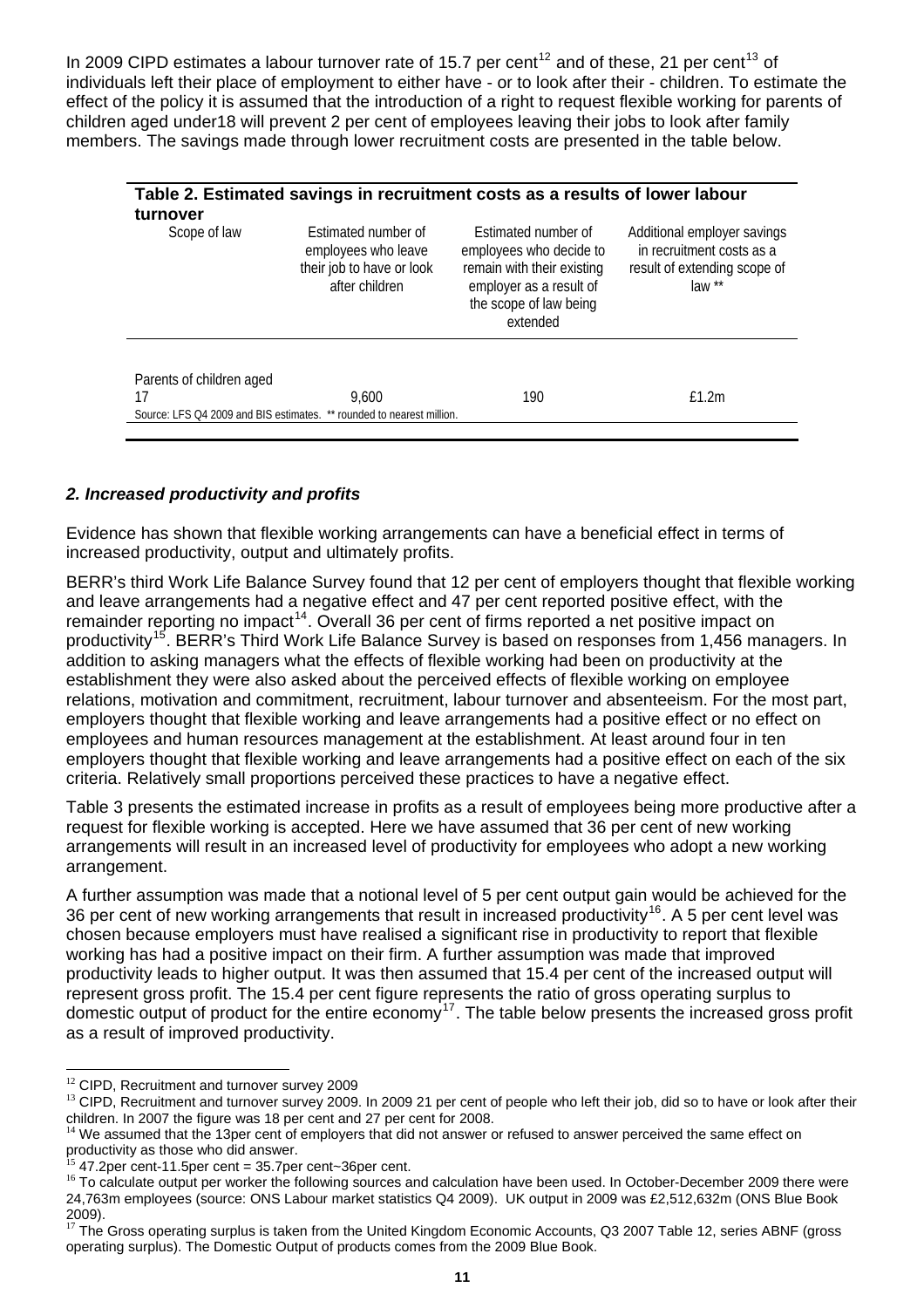#### **Table 3. Increased profits as a result of increased productivity - parents of older children**

Extra gross profits (Total) p.a.

| Scope of law                                     |       |  |
|--------------------------------------------------|-------|--|
|                                                  |       |  |
| New working arrangements                         | 4,000 |  |
| Arrangements with increased productivity         | 1,500 |  |
| Increase in profit                               | £1.1m |  |
| Source: BIS estimates. Figures have been rounded |       |  |

#### *3. Reduced absenteeism rates*

l

BERR's third work life balance survey also showed that a net of 33per cent of firms report a positive effect on absenteeism as a result of flexible working and leave arrangements<sup>[18](#page-12-0)</sup>. The CIPD surveyed found that on average the cost of an employee being absent per year is £713[19](#page-12-1).

An assumption was made that 22 per cent of new working arrangements will result in lower employee absenteeism. This figure represents two-thirds of the work-life balance findings. We have made this adjustment downwards to reflect that parents of older children will have lower levels of absenteeism compared to parents of younger children and therefore use of the average effect is not appropriate. A further assumption has been made that the cost of absenteeism prior to making a request is £713 per year and after a request is accepted the cost of absenteeism falls by 10 per cent. It is assumed that the absenteeism cost falls because flexible working allows employees to reduce the incidences of absence per year. Table 4 below presents the savings made by employers as a result of lower absenteeism.

<span id="page-12-0"></span><sup>&</sup>lt;sup>18</sup> After controlling for those employers that did not answer we have 10.4per cent of employers thinking that flexible working had a negative effect on absenteeism and 43.7per cent thinking that it has a positive effect.<br><sup>19</sup> CIPD, cost of being absence in 2009 £692, we then applied a annual growth rate of 3per cent to provide a 2010 figure of

<span id="page-12-1"></span><sup>£713.</sup>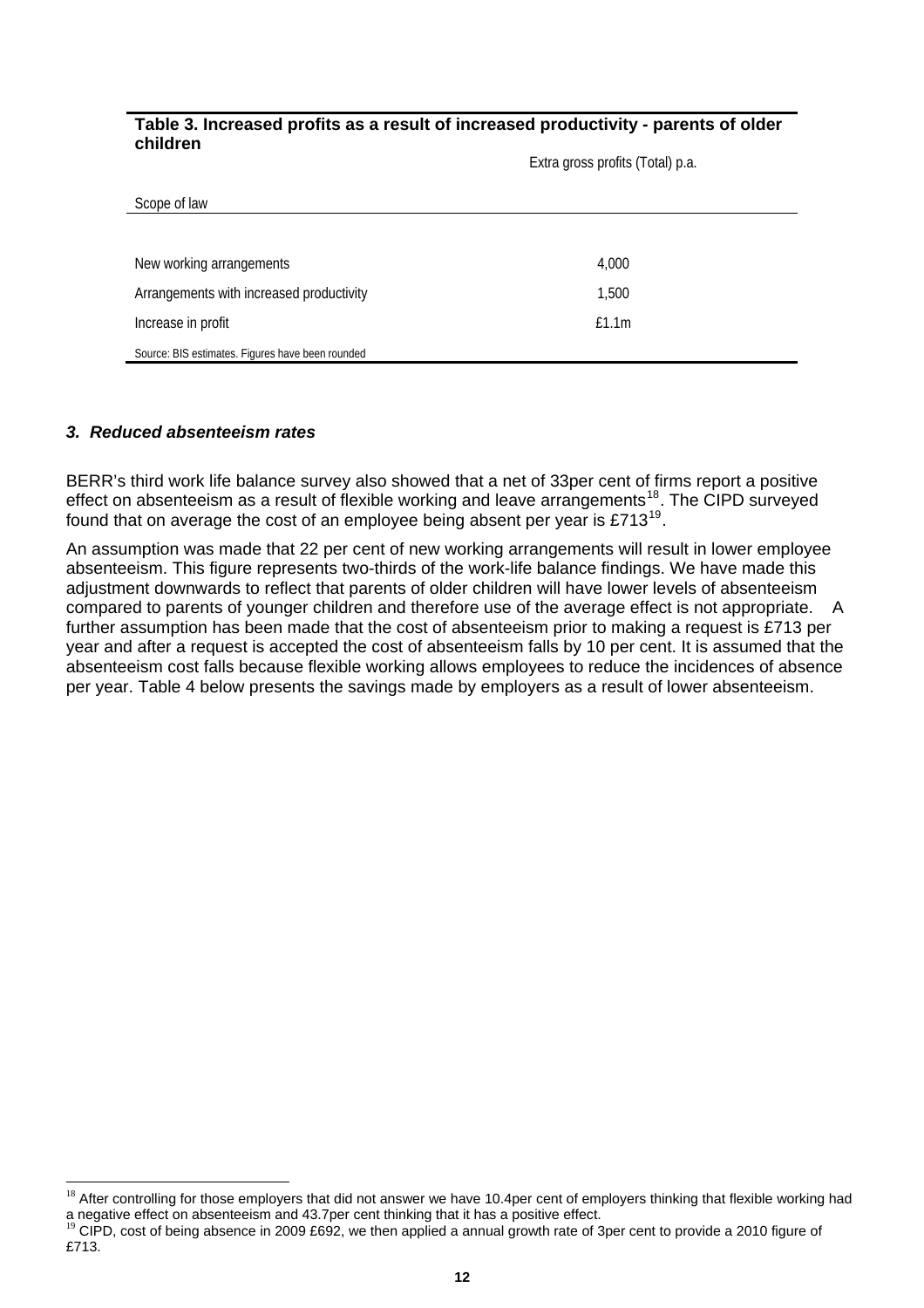### **Table 4. Savings in absence costs - parents of older children**

|                                                  | Savings in absence costs |
|--------------------------------------------------|--------------------------|
| Scope of law                                     |                          |
|                                                  |                          |
| New Working arrangements                         | 4,000                    |
| Arrangements where absence falls (22%)           | 890                      |
|                                                  |                          |
| Saving of 10% on absence costs                   | £63,000                  |
| Source: BIS estimates. Figures have been rounded |                          |

## *4. Summary of quantifiable benefits*

The table below provides a summary of the quantifiable benefits adding together the savings in recruitment cost (Table 2), the quantifiable benefits of increased productivity (Table 3) and the quantifiable savings in absence costs (Table 4).

| Table 5. Total additional quantifiable benefits - parents of older children<br>Scope of law | Total additional quantifiable benefits |
|---------------------------------------------------------------------------------------------|----------------------------------------|
| Reduced labour turnover                                                                     | £1.2m                                  |
| Increased productivity                                                                      | £1.1m                                  |
| Reduced absenteeism                                                                         | £63,000                                |
|                                                                                             |                                        |
| <b>Total Benefits</b>                                                                       | E2.4m                                  |
| Source: BIS estimates. Figures have been rounded.                                           |                                        |

## *5. Sensitivity analysis of assumptions made to estimate benefits*

The table below shows the effect on benefits of changing a particular assumption by 10 per cent. The three most uncertain assumptions used to estimate the benefits were chosen for sensitivity analysis.

| Table 6. Summary of sensitivity analysis                             |                                                                                                                              |                                                                             |  |  |
|----------------------------------------------------------------------|------------------------------------------------------------------------------------------------------------------------------|-----------------------------------------------------------------------------|--|--|
| <b>Benefit</b>                                                       | Assumption                                                                                                                   | $+/-$ 10 per cent change in<br>assumption leads to +/- change in<br>benefit |  |  |
| Savings in recruitment costs as a<br>result of lower labour turnover | 2 per cent of parents with youngest<br>child aged 17 (who leave their job to<br>look after family) do not leave their<br>iob | £120,000                                                                    |  |  |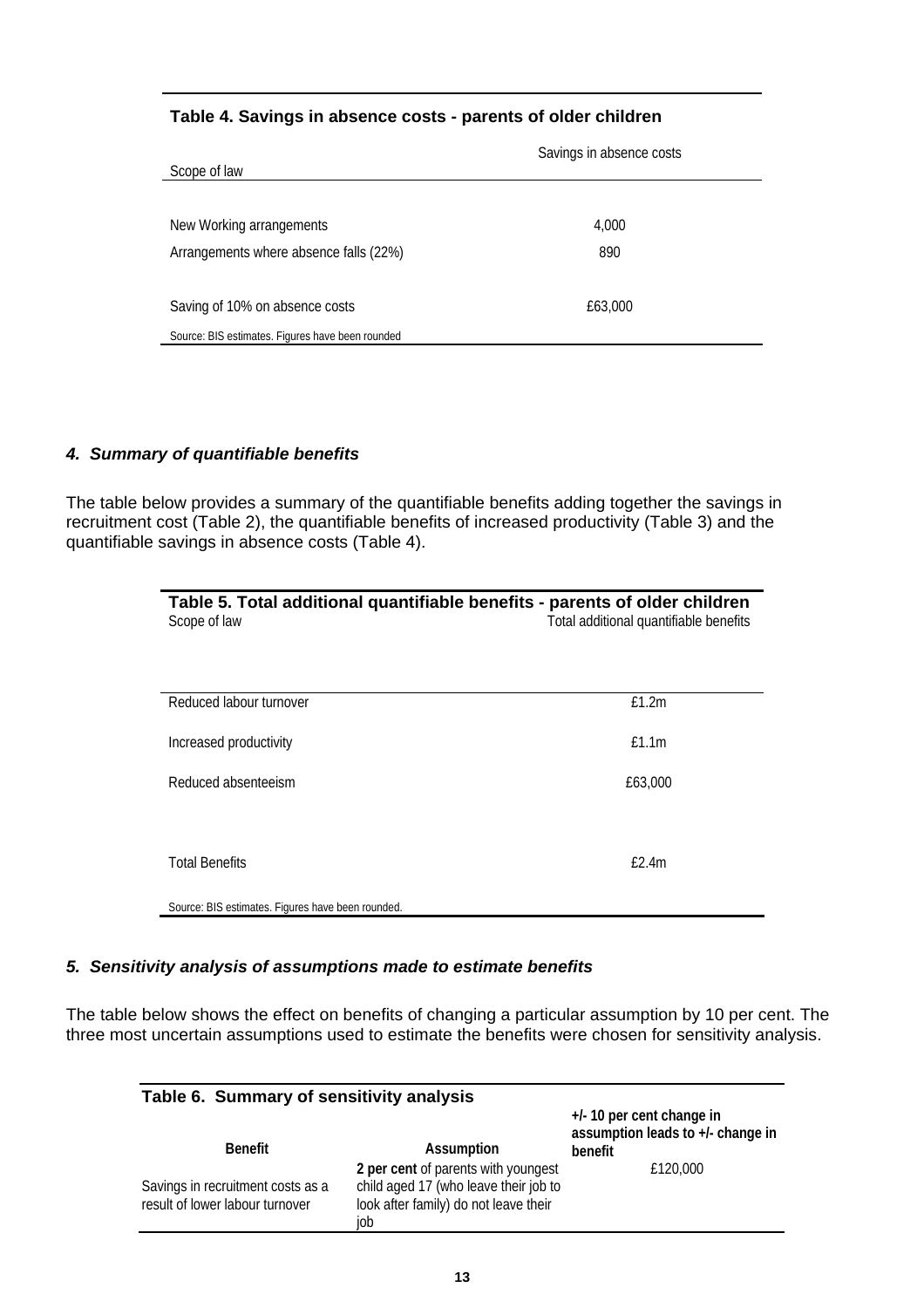| Increased profits as a result of<br>increased productivity | 5 per cent increase in output for<br>workers who increase output                                                    | £114,000 |
|------------------------------------------------------------|---------------------------------------------------------------------------------------------------------------------|----------|
| Savings in absence costs                                   | Cost of absenteeism falls by 10 per<br>cent for new working arrangement<br>where absenteeism is expected to<br>fall | £6,000   |
| Source: BIS analysis                                       |                                                                                                                     |          |

## *6. Aggregation of Benefits*

In calculating the benefits over a ten year period, this impact assessment has attempted to take into account the potential stream of benefits from employees working flexibly from previous years as a result of successful additional requests to work flexibly. For example if employees who adjust their working patterns in year one of the policy are not included in the pool of employees affected in year two this implies that firms only benefit from a single year in the form of reduced absenteeism, and reduced labour turnover. This is an extreme assumption as many employees are likely to work for several years after adjusting their working patterns for the same employer. Hence, it is likely that using this approach the net present value of benefits over a 10 year horizon will be an underestimation of the benefits.

One alternative assumption is to cumulatively add up the existing stock of workers who adopt new working patterns to the annual inflow of new working patterns. Using turnover rates from CIPD (and adjusting for reduced turnover as a result of the policy) 15.6% of employees with a child aged 17 who change their working patterns are assumed to leave their job per annum. To factor in that the magnitude of benefits may diminish as the child ages we arbitrarily assume the policy effect stops after a period of 5 years from the point an employee changes their working patterns. This assumption by definition constrains the anticipated growth in flexibly working as a result of the policy.

Chart 2 below plots the cumulative number of new working patterns (annual new inflow of 4,000 plus share of existing stock from the previous year). In year one the total stock of new working patterns equals the annual inflow of new working patterns. Between years 2 to 5 the stock of workers increases to 15,000. The stock stabilises in year 5 and remains at 14,809 in years 5 to 10 (this is by design and ensures that the stock of flexible workers does not continuously grow). In terms of total levels of parents with a youngest child aged 17 working flexible in year 10 the total stock will reach 154,809 (the current 140,000 workers measured in 2009 plus an additional 14,809 because of the anticipated policy effect). This represents a percentage increase of 10.6% over ten years or around 1.0% on an annual compound basis. These assumptions are cautious given the 3.0% annual compound growth rate in the levels of parents with a youngest child aged under 6 working flexibly since 2003.



#### **Chart 2. Stock of new flexible working patterns including annual inflow over 10 years**

 $\Box$  Inflow of new working patterns  $\Box$  Existing stock of new flexible working patterns

Source: BIS estimates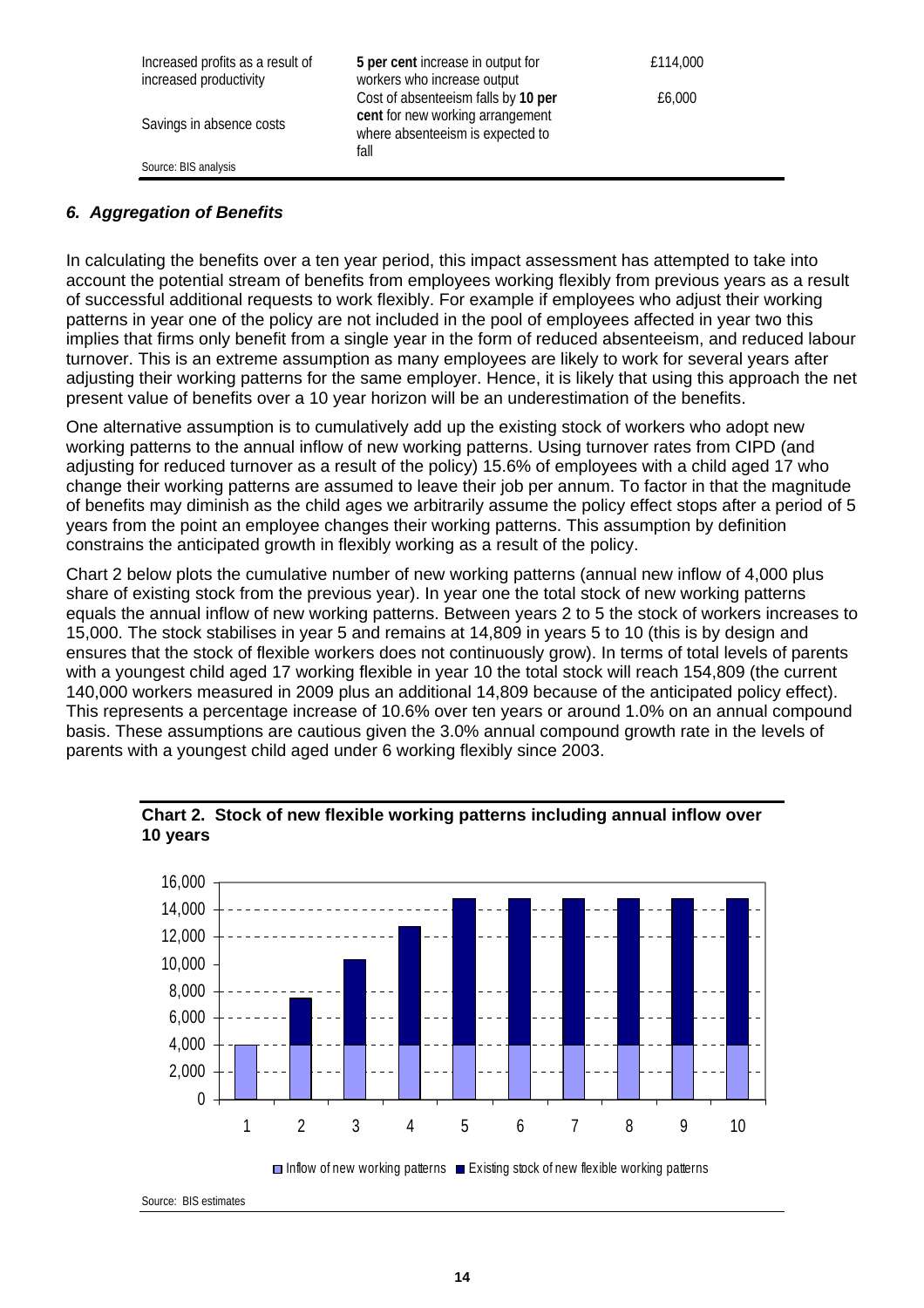Adjusting the benefits stream over 10 years to incorporate inclusion of existing stocks of flexible workers leads to a **net present value of benefits of £41.2m** over 10 years compared to £21m based on measuring the benefits on just inflows.

It should be noted that the total benefits summed up over ten years is affected by assumptions made on how long the policy effect lasts (in this case we have assumed that the policy effect lasts for 5 years) and the level of benefits in each year. For simplicity we have assumed that the 'unit benefit' (the benefit per new working pattern as a result of the policy) remains constant irrespective of the time elapsed from the date the request was accepted. For example the unit benefit one year on after a request is accepted is the same as two years on and so on. These assumptions made could differ depending on the population group affected.

When considering future extensions in the right to request these assumptions will be revisited and when evaluating previous impact assessments on the right to request for parents with younger children or carers of adults these assumptions will again be revisited.

Further details on these calculations are provided in Annex D.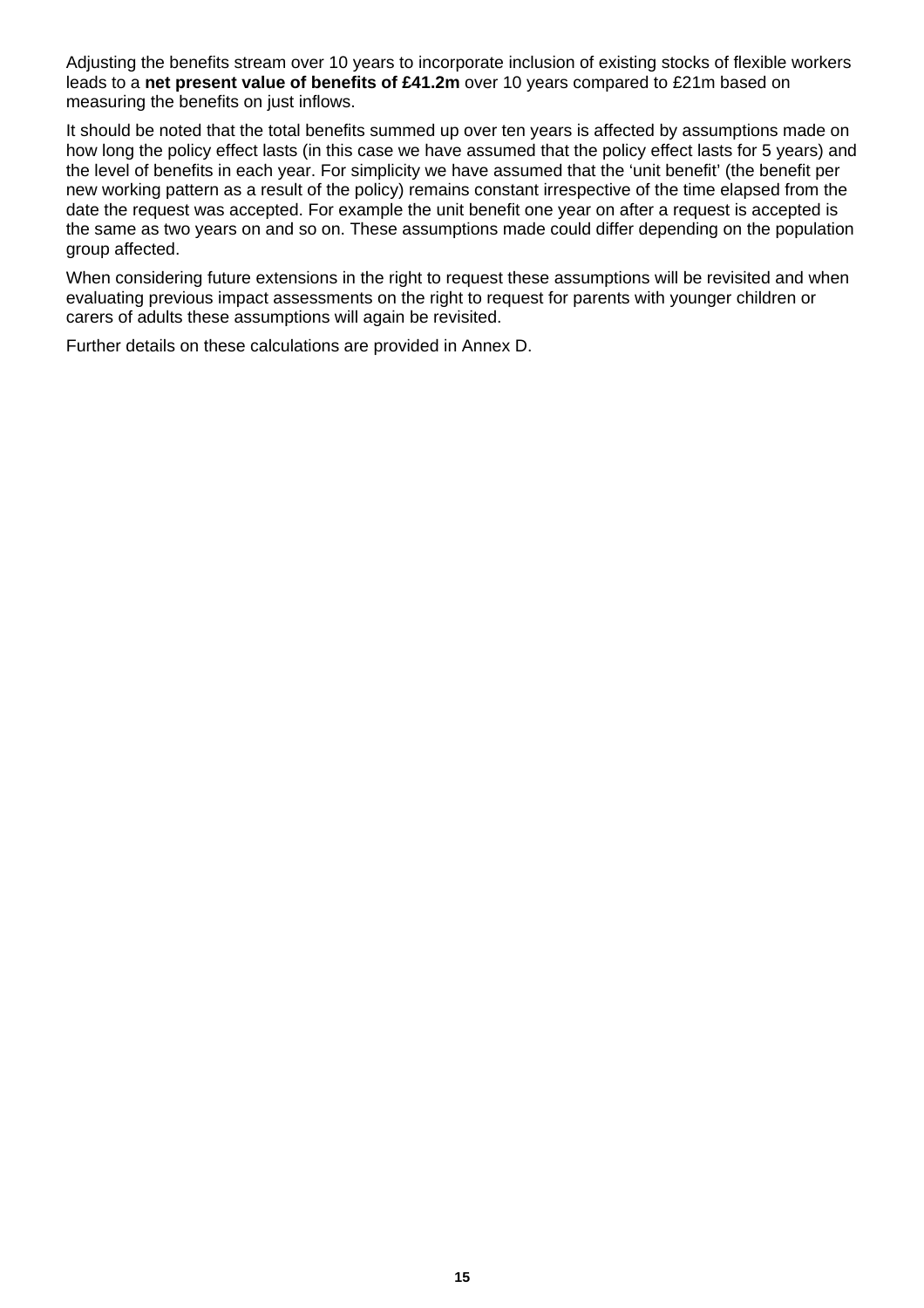## **Costs**

The principal costs to business of the proposals fall under three headings:

- 1. Implementation costs of the proposals:
- 2. Procedural costs arising from exercise of the right to request flexible working:
- 3. The costs of accommodating such requests (when they are accepted)

These are considered in turn.

## *1. Implementation costs*

The extension of the right to request flexible working would result in one-off Implementation costs for business. These are estimated and discussed in detail in part 3 below. It is assumed that the extension of the existing law will have negligible implementation costs. Firms are already familiar with how to process a request for flexible working. The cost of communicating the change in eligibility to employees will be very little as it is assumed that firms will already have a method of communication in place that will only need updating.

These are one-off costs. Most will be incurred in the period around when the legislation comes into force although in some cases, for example where smaller firms have no eligible employee at the time of implementation, the costs may not occur straight away.

## *2. Procedural Costs*

## *2.1 Average cost of handling a formal request*

Essentially, the first stage encompasses a written request from the employee, deliberation by the employer both before and after a meeting with the employee, and then preparation of a decision. The principal cost will be the time of both management and employees (it is assumed that employees prepare requests during work rather than in their own time).

Clearly, there will be considerable variation in the time this process takes depending upon the nature of the request, the way the request is then handled by the employer (the level of management permitted to decide on requests, the degree of written protocol), whether an employee is accompanied at the meeting with management, and whether or not a decision is straightforward to make (e.g. whether other employees have to be consulted).

Experience has also shown that as a result of the formal right to request acting to accelerate culture change in the workplace, many applications are considered on a more informal basis, which again significantly reduces the procedural costs.

We estimate 2 hours of employee time, and 3 hours of management time to process a request that is dealt with formally. It is assumed that with requests that are dealt with informally it takes half an hour of employee time and one hour and a half of management time to process the request. Details on the time to process a request are provided in table 6 below. This works out at approximately £62 per request.

It is likely in practice that for 'deadweight' requests, i.e. those where employees are already allowed to work flexibly, the average procedural cost is likely to be much less. Even where flexible working is guaranteed, the cost of any existing procedure for changing working patterns – however informal - must be subtracted. Adopting the methodology used in earlier impact assessments a notional cost of £21 is assumed for each deadweight request

#### *2.2 Average cost of appeal or internal grievance stage*

The appeal stage will involve a written statement of appeal by the employee, a meeting (where the employee may be represented) and a written response by the employer. Where requests reach this stage, it is likely that both employees and managers take more care and attention over their written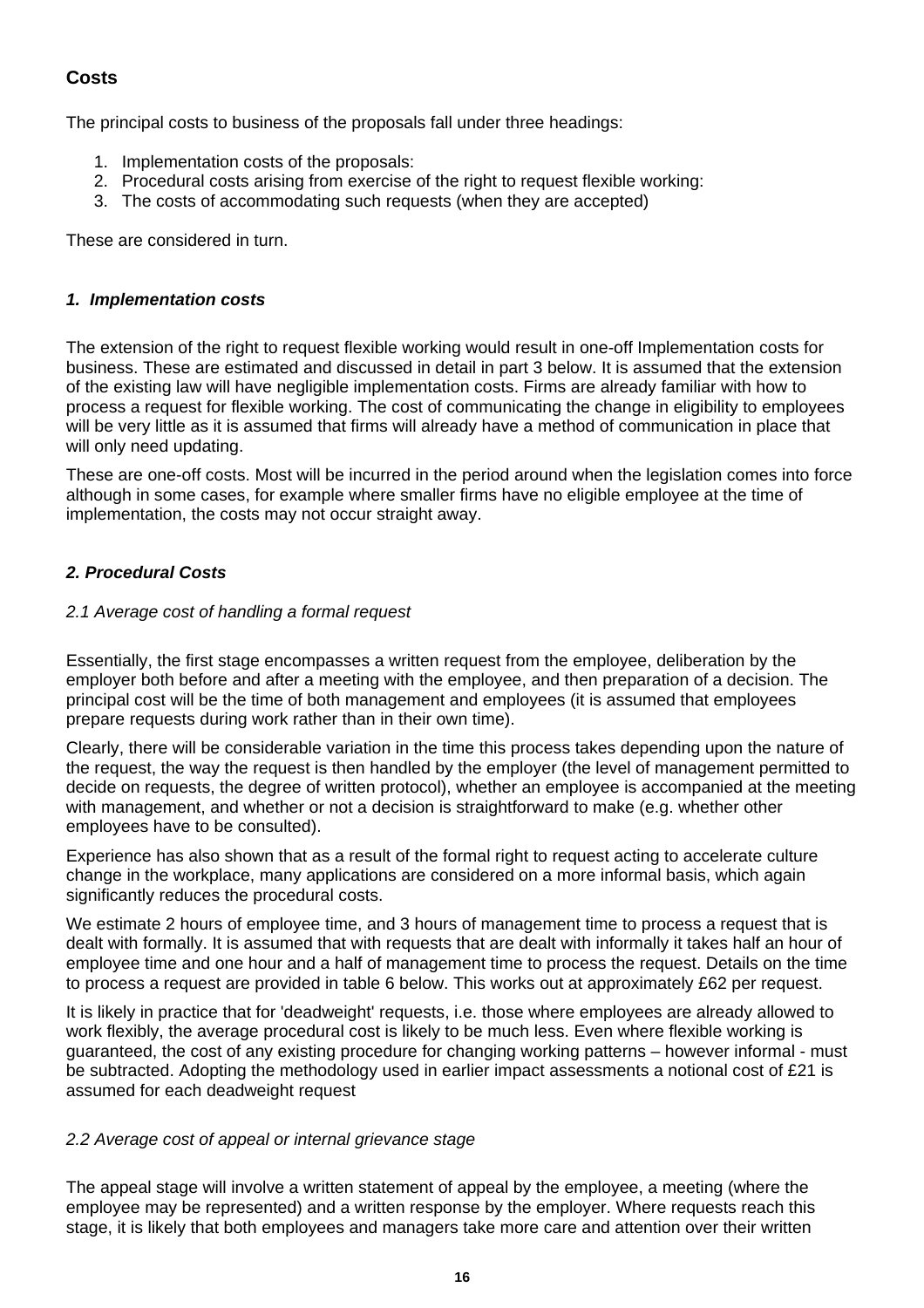communications. The meeting may also be longer and more wide-ranging. It is therefore assumed that the average cost is double that of the first stage, namely £123 per request.

#### *2.3 Average cost of external dispute resolution stage*

The average cost to an employer of an application to an Employment Tribunal - £4,553 $^{20}$  $^{20}$  $^{20}$  - is used as a benchmark figure. The cost to the employer excludes any financial or non-financial costs borne by the employee at this stage. Other sources of dispute resolution, e.g. the ACAS arbitration scheme, may be cheaper for both parties. For this extension the number of requests likely to be taken to external dispute resolution is very small – probably less than 5. Costs are not likely to be great.

The total procedural cost per annum is presented in table 7.

#### *2.4 Administrative Burdens*

Annex B sets out the PwC administrative burden information obligations associated with the Flexible Working (Procedural Requirements) Regulations 2002<sup>[21](#page-17-1)</sup>. This allows us to identify and separate out from the procedural costs, those activities under the current proposals that are likely to impose an information obligation on employers.

It is important to note that not all the procedural costs set out above can be strictly termed as administrative burdens. The associated information obligations such as written notification of the employer's decision relating to the request are a subset of the procedural costs and can largely be estimated on the basis of time taken to complete the relevant tasks. The remainder of the procedural costs are therefore considered to be policy costs.

As the underlying unit cost (i.e. the hourly rate for management and employee time) is the same, the differential is in terms of time commitment. These are set out in the table below.

| Table 6. Estimated time to process a request <sup>#</sup>                                                                 |                 |                |          |                          |          |
|---------------------------------------------------------------------------------------------------------------------------|-----------------|----------------|----------|--------------------------|----------|
| Acceptance stage                                                                                                          |                 | unit cost      |          | of which admin<br>burden |          |
|                                                                                                                           |                 | formal         | informal | formal                   | informal |
| Average time to processing requests<br>at first stage (accepted)                                                          | Management time | 3              | 1.5      | 1                        |          |
|                                                                                                                           | Employee time   |                |          |                          |          |
|                                                                                                                           |                 | $\mathfrak{D}$ | 0.5      | $\theta$                 | 0        |
| Average time to processing requests<br>at first stage (rejected)                                                          | Management time | 3              | 1.5      | 1                        |          |
|                                                                                                                           | Employee time   |                |          |                          |          |
|                                                                                                                           |                 | $\mathfrak{D}$ | 0.5      | $\Omega$                 | $\Omega$ |
| Average time to processing requests<br>at first stage (deadweight request)*                                               | Management time | 1              | 0.5      | 0.33                     | 0.33     |
|                                                                                                                           | Employee time   |                |          |                          |          |
|                                                                                                                           |                 | 0.67           | 0.17     | $\theta$                 | 0        |
| Average additional time per request<br>taken to appeal stage**                                                            | Management time | 6              | 3        | $\mathfrak{D}$           | 2        |
|                                                                                                                           | Employee time   |                |          |                          |          |
|                                                                                                                           |                 | Λ              |          |                          | 0        |
| Source: BIS estimates. * Assumed to be one third of a new request. **Assumed to be the double of a new request # in hours |                 |                |          |                          |          |

<span id="page-17-0"></span>l <sup>20</sup> Source *Findings from the survey of Employment Tribunal Applications 08*, Employment Relations Research Series No 107, BIS

<span id="page-17-1"></span> $^{21}$  i.e. the introduction of the right to request flexible working for parents of children under 6 and disabled children under 18.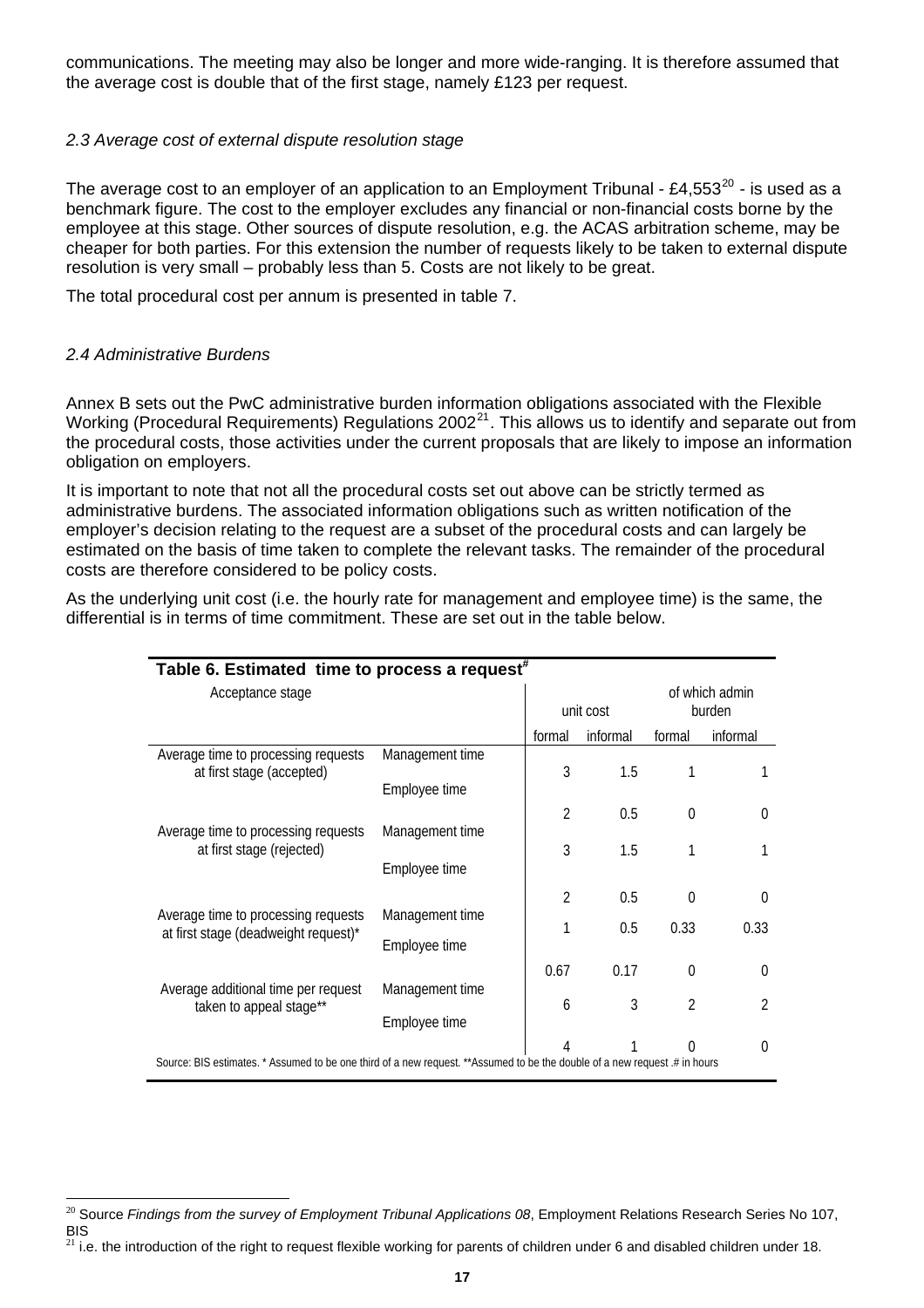In terms of administrative burdens these will fall on employers only and estimates of time required are given in Table 6 above. We assume initially that administrative burden costs apply to all formal and informal requests, although it is reasonable to assume that informal requests may not always result in formal written notification from the employer.

Also based on the Work Life Balance surveys , we have assumed in this impact assessment that 80 per cent of requests are informal hence it is likely that only a small proportion of employees will request a written confirmation

The resulting costs of administrative burdens to employers are presented in table 7 below and reflect the split between formal and informal requests outlined above.

#### *3. Cost of accommodating requests for flexible working*

Employers may also face costs in accommodating a request for flexible working. Examples might include re-organising work schedules or adjustments to IT systems (e.g. to permit flexible rostering). In some cases, the potential costs could be more substantial (e.g. if another employee had to be recruited to cover for an employee reducing their working hours). These examples should not be considered as exhaustive.

Employers can reject requests on cost but this does not imply that the additional costs of accommodating requests are zero. Employers will accept cases where some additional cost is involved.

On average the costs of accommodating requests for flexible working might be a week of HR time, split between HR manager and HR clerk, for requests that ask to work part time. For other types of requests we have assumed the equivalent of 1 day' HR time to accommodate the request. Another assumption has been made that around a quarter of all requests are to work part time, hence the average cost of accommodation is 2 days wages. We have assumed that half a day will be needed by the HR manager and a day and half of clerk time.

Using average earnings from the 2009 Annual Survey of Hours and Earnings and allowing for 21per cent for non-wage labour costs, this produces costs of £98.47 for half a day of HR manager time and £142.77 for a day and half of HR clerk time<sup>[22](#page-18-0)</sup>. The annual cost of adaptation is assumed to be constant for each of the various proposals because evidence from the LFS suggests that the stock of parents who work flexibly is approximately constant over time.

The total procedural costs and the cost of making adjustments to working patterns for the first year are presented in the table below. The last three columns of table 7 below show a) the additional cost to employers per year due to the new law and b) of this the increase in administrative burdens.

#### *Summary of costs*

l

|                                | Table 7 Summary of annual procedural costs and cost of accommodating requests*<br>Total procedural cost<br>(£ millions) | Total costs of making<br>adjustments to<br>working patterns (£<br>millions) | Additional cost to<br>employer (£millions) | Of which administrative<br>burdens |
|--------------------------------|-------------------------------------------------------------------------------------------------------------------------|-----------------------------------------------------------------------------|--------------------------------------------|------------------------------------|
| Scope of law                   |                                                                                                                         |                                                                             |                                            |                                    |
| Parents of children<br>aged 17 | 1.3                                                                                                                     | 0.97                                                                        | 2.3                                        | 0.456                              |
| Source: BIS estimates          |                                                                                                                         |                                                                             |                                            |                                    |

<span id="page-18-0"></span> $22$  All the wage figures above are based on 40per cent of average gross weekly earnings plus 21per cent of non-wage labour costs i.e. total cost of accommodation in days =  $0.25 \times 5$  days +  $0.75 \times 1$  day = 2 days (this equates to (2/5) of a weeks wages).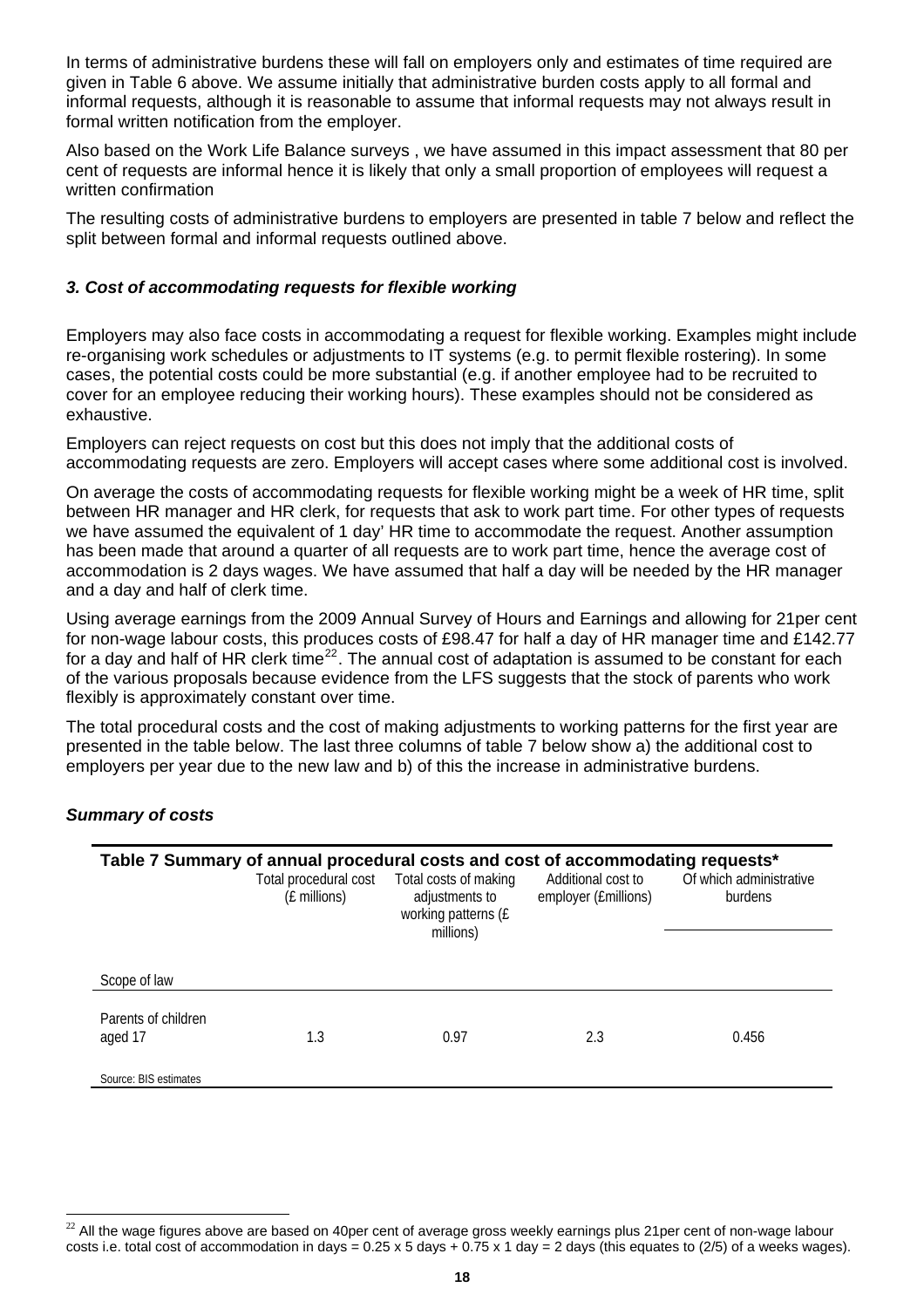### **Risks**

The estimates of costs and benefits presented in this impact assessment are necessarily based upon a number of assumptions, that relate among other things to possible take-up, deadweight and the procedural costs associated with the right to request flexible working.

## **Enforcement**

Employees trigger the duty to consider by making a request for flexible working. If the employer rejects the request and the employee is not satisfied with the explanation, he or she can appeal to the employer.

If the employee still does not think the employer has given the matter serious consideration, he/she can seek resolution through an external dispute resolution mechanism and ultimately through an employment tribunal.

Overall the number of claims for the flexible working jurisdiction has been relatively small, accounting for less than 0.1 per cent of all ET claims since the first right to request flexible working was introduced in early 2003. Furthermore following the extension of the right to request to carers of adults in April 2007, there was not a significant increase in claims: in the year to March 2007 there were a total of 235 ET claims, whereas in the year to March 2008 there were 271 ET claims. Again, when the right to request was extended to parents of children aged 16 and under, claims rose from 266 in March 09 to 350 in March 2010.

We therefore assume that an extension of the right to request to parents of children aged under 18 will have a marginal effect on the number of ET claims.

## **Recommendation and summary table of costs and benefits**

Source: BIS estimates. Figures have been rounded

Table 9 presents a summary of the estimated quantifiable costs and benefits.

| Table 9. Summary of quantifiable costs and benefits |                                   |                                  |  |
|-----------------------------------------------------|-----------------------------------|----------------------------------|--|
| Scope of law                                        | Annual Costs<br>(f <sub>m</sub> ) | Annual Benefits<br>$(\text{fm})$ |  |
| Parents of children aged under 18                   | 2.3                               | 2.4                              |  |

In addition to the benefits quantified above, we also recognise that there are likely to be wider benefits of this policy, such as better work-life balance for employees, increased labour supply due to availability of more flexible working opportunities, improved health and well-being.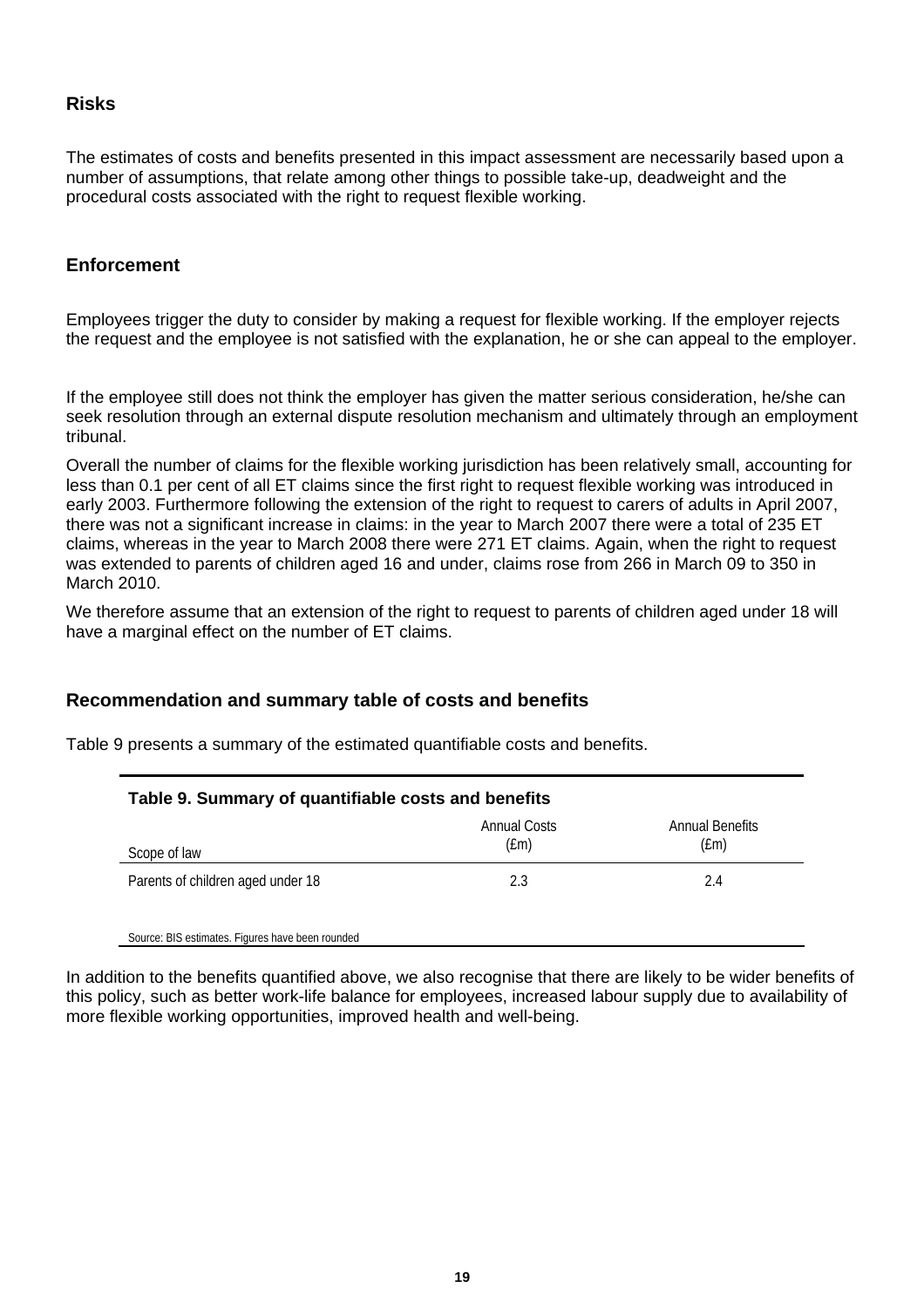## **Annexes**

Annex 1 should be used to set out the Post Implementation Review Plan as detailed below. Further annexes may be added to provide further information about non-monetary costs and benefits from Specific Impact Tests, if relevant to an overall understanding of policy options.

## **Annex 1: Post Implementation Review (PIR) Plan**

A PIR should be undertaken, usually three to five years after implementation of the policy, but exceptionally a longer period may be more appropriate. A PIR should examine the extent to which the implemented regulations have achieved their objectives, assess their actual costs and benefits and identify whether they are having any unintended consequences. Please set out the PIR Plan as detailed below. If there is no plan to do a PIR please provide reasons below.

**Basis of the review:** [The basis of the review could be statutory (forming part of the legislation), it could be to review existing policy or there could be a political commitment to review];

It is intended to extend the Right to Request to all employees in 2011. The review of the extension to parents of children under 18 should not be undertaken in isolation. It is proposed therefore, that it will be incorporated into the review of the later wider extension expected in 2017. Should this wider extension not take place, this will be evaluated in 2015 when the new right has become established.

**Review objective:** [Is it intended as a proportionate check that regulation is operating as expected to tackle the problem of concern?; or as a wider exploration of the policy approach taken?; or as a link from policy objective to outcome?]

The review will examine whether the take-up of flexible working increases as a result of the right to request procedure. It will also explore the degree to which requests are accepted, employer attitudes to flexible working and the level of disputes via Employment Tribuanal claims. It will seek to establish whether productivity increases with flexible working; whether labour turnover is reduced and whether absenteeism is reduced, in line with the assumptions made in this IA.

**Review approach and rationale:** [e.g. describe here the review approach (in-depth evaluation, scope review of monitoring data, scan of stakeholder views, etc.) and the rationale that made choosing such an approach]

It is planned that the Work Life Balance series of surveys will continue and these can be designed to form the central part of the evaluation process. In addition data will be available for other survey sources such as the Workplace Employment Relations survey 2011 and future Fair Treatment at work surveys. Other sources of data will be available from the Labour Force Survey and Employment Tribunals Service.

**Baseline:** [The current (baseline) position against which the change introduced by the legislation can be measured]

The 4<sup>th</sup> Work Life Balance survey of employees to be undertaken in 2010/2011 will be designed to provide a baseline on the use of the right to request flexible working by all employees, including parents of children aged 17. Data will also be available from the Labour Force Survey of more general take-up of flexible working.

**Success criteria:** [Criteria showing achievement of the policy objectives as set out in the final impact assessment; criteria for modifying or replacing the policy if it does not achieve its objectives]

Increase take-up of flexible working by parents of older children

Increased use of the right to request procedure

Continued high levels of requests accepted

Continued low levels of Employment Tribunal Claims regarding flexible working

**Monitoring information arrangements:** [Provide further details of the planned/existing arrangements in place that will allow a systematic collection systematic collection of monitoring information for future policy review]

The next Work Life Balance survey of employees to be undertaken in 2010/2011 will be designed to provide a baseline of the use of the right to request all employees and by parents of children aged 17 prior to the new right being in place. Data will also be available from the next Workplace Employment Relations Survey (2011) from employees and employers on availability and use of flexible working. Regular monitoring of take-up of flexible working will be undertaken using Labour Force Survey data. Employment Tribunal claims will also be monitored annually to assess whether disputes are rising.

**Reasons for not planning a PIR:** [If there is no plan to do a PIR please provide reasons here]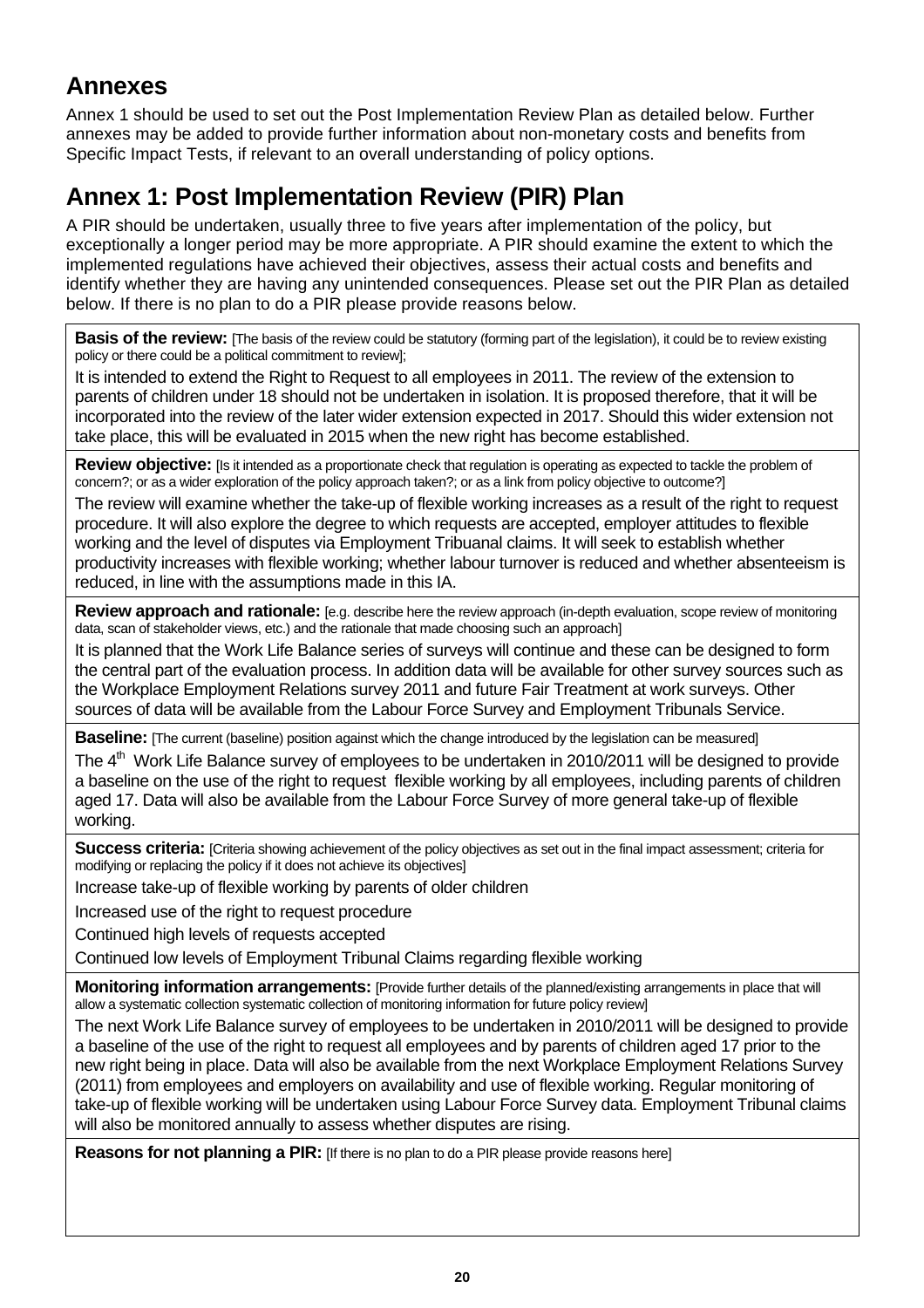## **Annex A: SPECIFIC IMPACT TESTS**

#### **1. Competition Assessment**

#### *Business sectors affected*

The table below shows the number of additional employees by broad sector who would be eligible to request flexible working if the current law was extended to those with parental responsibility for older children. Overall the sectoral impact is likely to be minimal. The distribution of eligible employees across sectors is in fact very similar to the overall distribution of all employees.

#### **Table A1. Estimated additional eligible employees by business sector as per cent of total employees**

|                                         | total employees | parents of youngest children aged 17 |
|-----------------------------------------|-----------------|--------------------------------------|
|                                         |                 |                                      |
| A-B: Agriculture & fishing              | 0.5%            | 0.9%                                 |
| C,E: Energy & water                     | 1.8%            | 1.0%                                 |
| D: Manufacturing                        | 10.5 %          | 10.4 %                               |
| F: Construction                         | 6.2%            | 4.3%                                 |
| G-H: Distribution, hotels & restaurants | 18.9%           | 15.0%                                |
| I: Transport & communication            | 8.5 %           | 8.2%                                 |
| J-K: Banking, finance & insurance etc   | 15.5 %          | 13.4 %                               |
| L-N: Public admin, educ & health        | 32.9%           | 43.0%                                |
| O-Q: Other services                     | 4.8%            | 3.7%                                 |
| total                                   | 100 %           | 100 %                                |
| Source: LFS Q4 2009                     |                 |                                      |

The initial analysis of the competition filter is that a detailed competition assessment is not considered necessary (see table A2 below). In the filter test, the issue of market share is not relevant because the proposals apply to all sectors of the economy and at the same time, with the total number of requests per year expected to be low, the likelihood of any particular employer being affected by a case is low.

The proposed policies will not affect market structure or the potential of new firms to enter markets nor are the proposals expected to have an impact on firms' production decisions.

The proposed legislation will apply to all firms and is unlikely to affect the competitiveness of any particular sector.

| <b>Table A2. Competition assessment.</b>             |                |
|------------------------------------------------------|----------------|
| Question: In any affected market, would the proposal | Answer         |
| directly limit the number or range of suppliers?     | No             |
| indirectly limit the number or range of suppliers?   | No             |
| limit the ability of suppliers to compete?           | No             |
| reduce suppliers' incentives to compete vigorously?  | N <sub>0</sub> |
| Source: BIS                                          |                |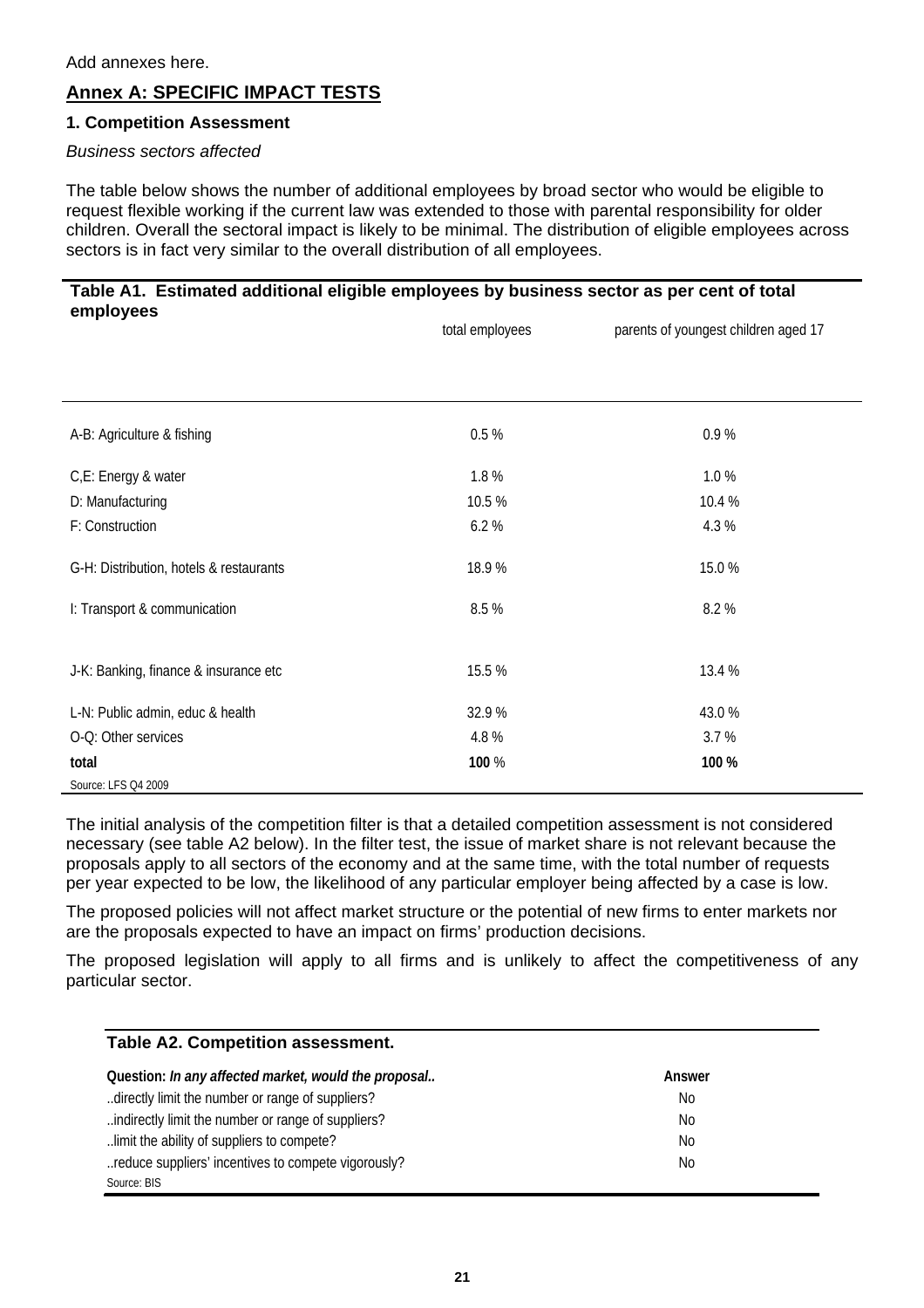#### **2. Small Firms Impact Test**

The proposed amendment to the regulations would apply to firms of all sizes. Table A3 presents the distribution of estimated eligible parents and compares this to the distribution of all employees by workplace size across the economy. The indication is that small and medium sized workplaces would not be disproportionately affected.

#### **Table A3 Estimated additional eligible employees by size of the company as per cent of total employees**

|             | total employees                                                                 | parents of youngest children aged 17                                                                                                                  |
|-------------|---------------------------------------------------------------------------------|-------------------------------------------------------------------------------------------------------------------------------------------------------|
|             |                                                                                 |                                                                                                                                                       |
|             |                                                                                 |                                                                                                                                                       |
| $1-10$      | 19.1 %                                                                          | 18.9%                                                                                                                                                 |
| $11-19$     | $9.0\%$                                                                         | 8.3%                                                                                                                                                  |
| 20-24       | 5.1%                                                                            | $3.3\%$                                                                                                                                               |
| 25-49       | 14.6 %                                                                          | 14.4 %                                                                                                                                                |
| 50-249      | 24.9%                                                                           | 30.8 %                                                                                                                                                |
| 250-499     | 8.7 %                                                                           | 7.4 %                                                                                                                                                 |
| 500 or more | 18.6%                                                                           | 16.9%                                                                                                                                                 |
| Total       | $100\%$                                                                         | $100\%$                                                                                                                                               |
|             | between 50 and 499" have the same distribution as the group 50-249 and 250-499. | Source: LFS Q9 2009. Assuming that the "do not know but under 25" have the same distribution as the 1-10,11-19,20-24 groups, and the "do not know but |

## **3. Equality Impact Assessment**

Overall, the proposal will enhance equity and fairness since they provide families with greater flexibility. An initial equality impact assessment suggests there would not be any disproportionate effects by gender or disability. This will be supplemented by a full analysis for the final impact assessment.

| Table A4 Estimated additional eligibility by gender and disability of employees<br>parents of youngest children aged 17<br>total employees |         |         |
|--------------------------------------------------------------------------------------------------------------------------------------------|---------|---------|
| Male                                                                                                                                       | 50.9%   | 41.5 %  |
| Female                                                                                                                                     | 49.1 %  | 58.5 %  |
| <b>Disabled</b>                                                                                                                            | 13.0 %  | 18.4 %  |
| Not disabled                                                                                                                               | 87.0 %  | 81.6 %  |
| Total<br>Source: LFS Q4 2009                                                                                                               | $100\%$ | $100\%$ |

It is important that the proposals outlined above do not have a disproportionate effect on any one ethnic group. Table A6 indicates that the proportions of eligible parents are similar for all employees and so no ethnic groups and will be disadvantaged from the new provision.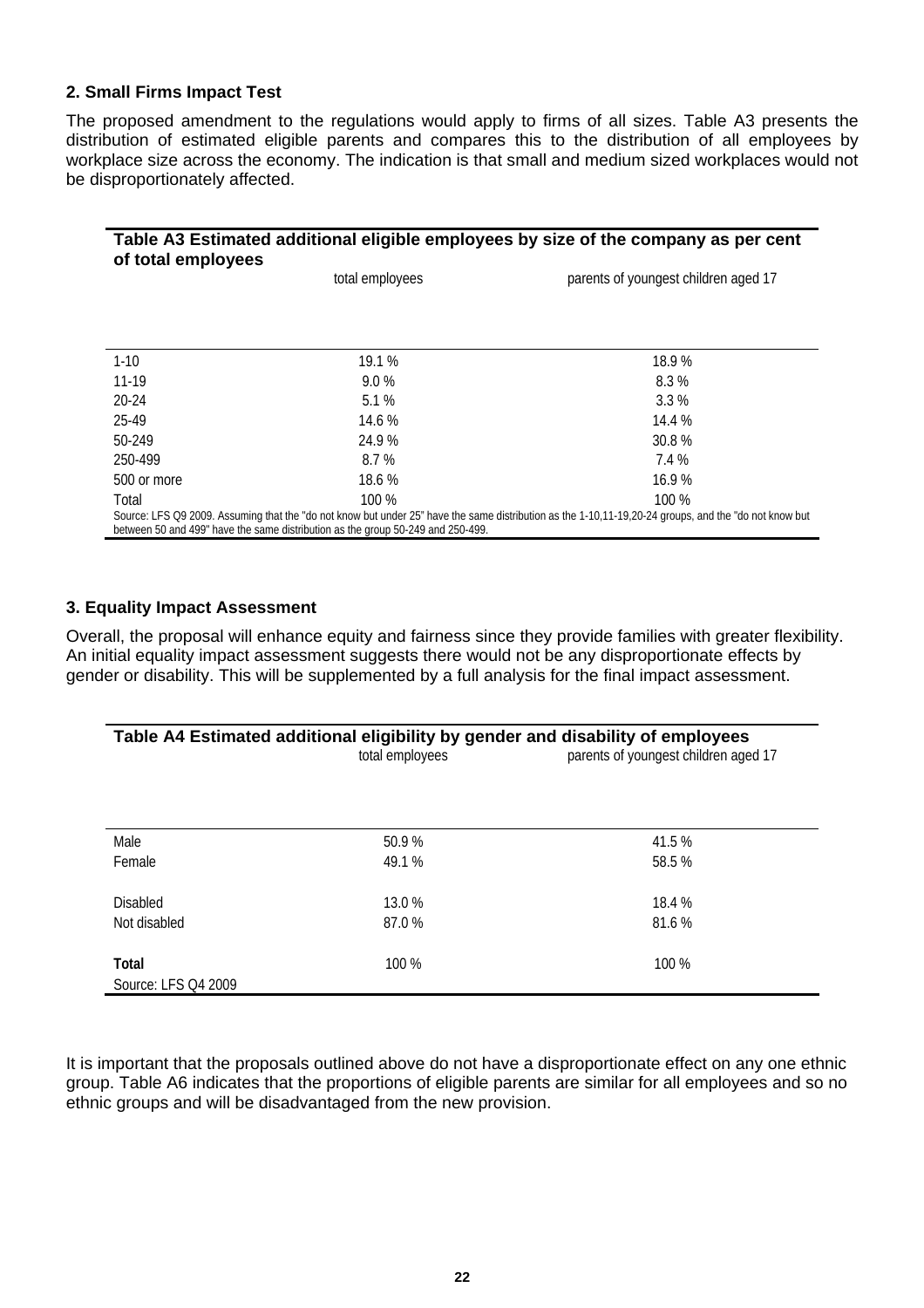#### **Table A5 Estimated additional eligibility by ethnicity of employees**

total employees parents of youngest children aged 17

| White                         | 91.0%   | 93.3 %  |  |
|-------------------------------|---------|---------|--|
| Mixed                         | 0.7%    | 0.2%    |  |
| Asian or Asian British        | 4.4 %   | 3.4%    |  |
| <b>Black or Black British</b> | 2.0 %   | 1.7%    |  |
| Chinese                       | $0.4\%$ | $0.2\%$ |  |
| Other                         | 1.4%    | 1.3%    |  |
| Total                         | $100\%$ | $100\%$ |  |
| Source: LFS Q4 2009           |         |         |  |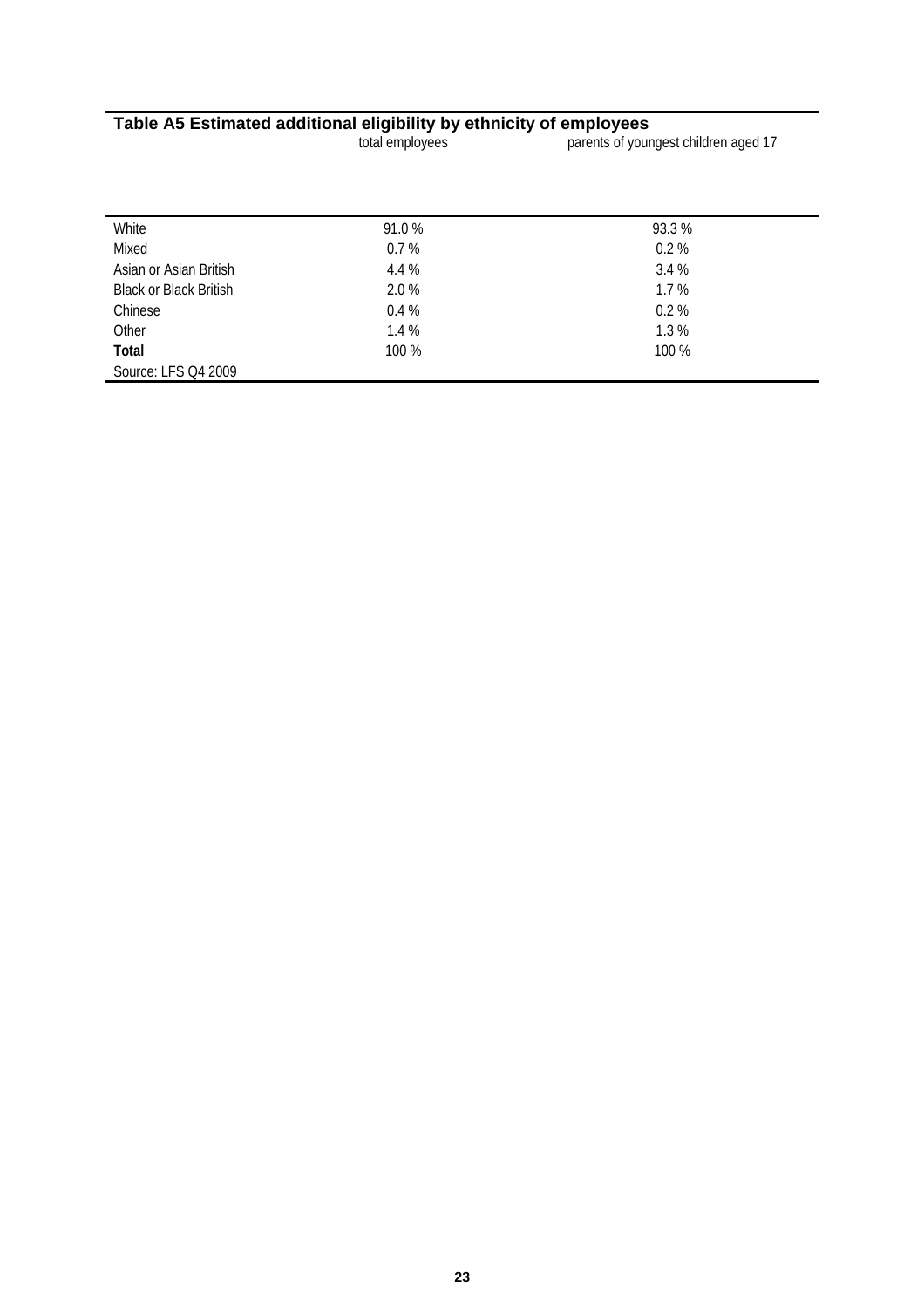## **ANNEX B: OUTLINE OF ADMIN BURDEN INFORMATION OBLIGATIONS RELATING TO 2002 REGULATIONS**

The table below sets out the administrative burdens information obligations under the Flexible Working (Procedural Requirements) Regulations 2002.

| ID    | <b>IO Description</b>                                                                                                                                                                                                                                                                                                          | <b>Information Metric</b>                                                                                                                                                                         |
|-------|--------------------------------------------------------------------------------------------------------------------------------------------------------------------------------------------------------------------------------------------------------------------------------------------------------------------------------|---------------------------------------------------------------------------------------------------------------------------------------------------------------------------------------------------|
| 30371 | Providing an employee with written notice of the<br>decision relating to a request for a contract variation.                                                                                                                                                                                                                   | No of requests for a contract variation in<br>relation to flexible working                                                                                                                        |
|       | Specifying in the written notice:                                                                                                                                                                                                                                                                                              |                                                                                                                                                                                                   |
|       | - the contract variation agreed to and date on which<br>the variation is to take effect, where your decision is<br>to agree to the application; or                                                                                                                                                                             |                                                                                                                                                                                                   |
|       | - the prescribed grounds for refusal where the<br>application is turned down.                                                                                                                                                                                                                                                  |                                                                                                                                                                                                   |
| 30411 | Notifying the employee, in writing, when you uphold<br>your decision to refuse an application to change<br>working arrangements after the employee has<br>appealed. The notice of your decision should specify<br>the contract variation agreed to and stating the date<br>from which the contract variation is to take effect | No of instances an employer upholds<br>their decision to refuse an application to<br>change working time arrangements after<br>the employee has appealed                                          |
| 30463 | Confirming the withdrawal of an application for a<br>contract variation to change working arrangements to<br>the employee in writing in certain circumstances, for<br>example, where the employee has failed to attend<br>meetings.                                                                                            | No of withdrawals of an application for a<br>contract variation to change working<br>arrangements tin certain circumstances,<br>for example, where the employee has<br>failed to attend meetings. |
| 30415 | Notifying the employee of your decision following a<br>meeting to discuss the appeal.                                                                                                                                                                                                                                          | No of appeals in connection with<br>requested contract variations                                                                                                                                 |
|       | Written notice stating:                                                                                                                                                                                                                                                                                                        |                                                                                                                                                                                                   |
|       | - where you uphold the appeal, the contract variation<br>agreed to and the date from which the variation is to<br>take effect or:                                                                                                                                                                                              |                                                                                                                                                                                                   |
|       | - where you dismiss the appeal, the grounds for the<br>decision with a sufficient explanation as to why those<br>grounds apply.                                                                                                                                                                                                |                                                                                                                                                                                                   |
| 30363 | Requirement for an employer to notify an employee in<br>writing within 28 days of an application for a contract<br>variation of any agreed variation.                                                                                                                                                                          | No of instances where an employer<br>agrees to an employee's application for a<br>contract variation to provide for an<br>alternative/flexible working arrangement                                |
|       | Written notice specifying the contract variation agreed<br>to and the date from which it is to take effect                                                                                                                                                                                                                     |                                                                                                                                                                                                   |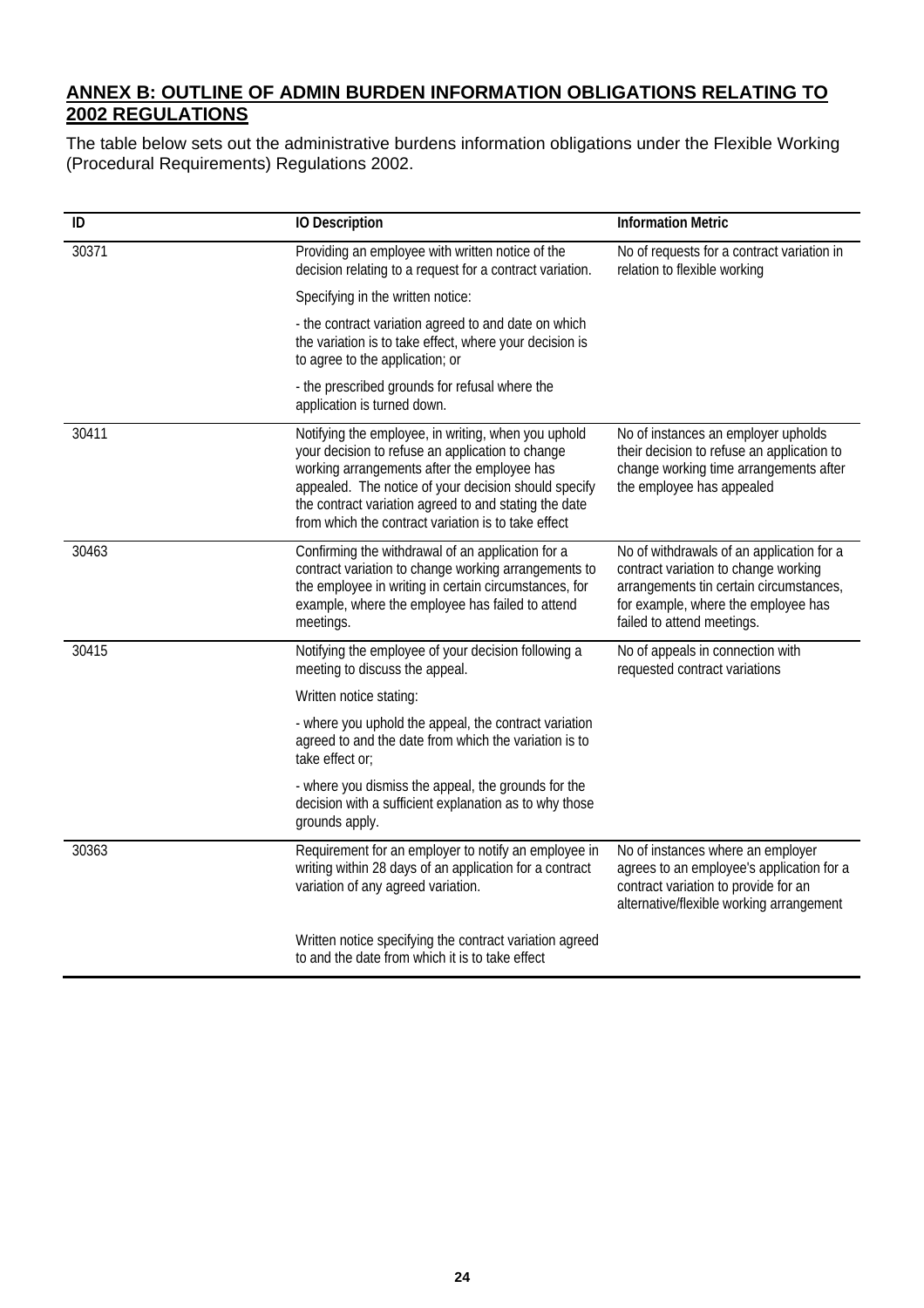#### **ANNEX C: FLEXIBLE WORKING ESTIMATES FOR PARENTS OF OLDER CHILDREN**

#### *Numbers of requests accepted by employers*

Requests can be accepted by employers at a number of stages: when a request is first made; at the appeal or internal grievance stage; and following recourse to external dispute resolution (either an Employment Tribunal or another form of dispute resolution). BIS's third work life balance employee survey showed that 87 per cent of new requests are accepted at first stage and 25 per cent of unsuccessful cases are taken to appeal stage. We assumed that 20 per cent of new requests are accepted at appeal stage, 2 per cent of unsuccessful requests referred to external dispute resolution, of which 20 per cent to be successful.

It is therefore necessary to map the progress of requests through these various stages. This is done in Table C1.

| Table C1: Progress of requests through the various stages<br>Scope of law | Parents of children aged 16 and<br>under |
|---------------------------------------------------------------------------|------------------------------------------|
| Parents of children aged 17                                               | 291,000                                  |
| 1) No. of new requests                                                    | 4,610                                    |
| 2) Proportion accepted at first stage (0.87=87per cent)                   | 0.87                                     |
| 3) No. of requests accepted at first stage =1x2                           | 4011                                     |
| 4) Proportion of requests taken to second stage (0.25=25per cent)         | 0.25                                     |
| 5) No. of second stage requests $=(1-3)x4$                                | 150                                      |
| 6) Proportion accepted at second stage (0.2=20per cent)                   | 0.2                                      |
| 7) No. of requests accepted at second stage = 5x6                         | 30                                       |
| 8) No. of requests turned down by employer= 5-7                           | 120                                      |
| 9) Proportion referred to external dispute resolution (0.02=2per cent)    | 0.02                                     |
| 10) No. of additional external dispute resolution cases=8x9               | $\overline{2}$                           |
| 11) Proportion successful at external dispute resolution stage            | 0.2                                      |
| 12) No. of requests accepted at external stage = 10x11                    | 0.05                                     |
| 13) No. of requests unsuccessful at external stage = 10-12                | 1.5                                      |
| 14) Total no. of new working arrangements = $3+7+12$                      | 4041                                     |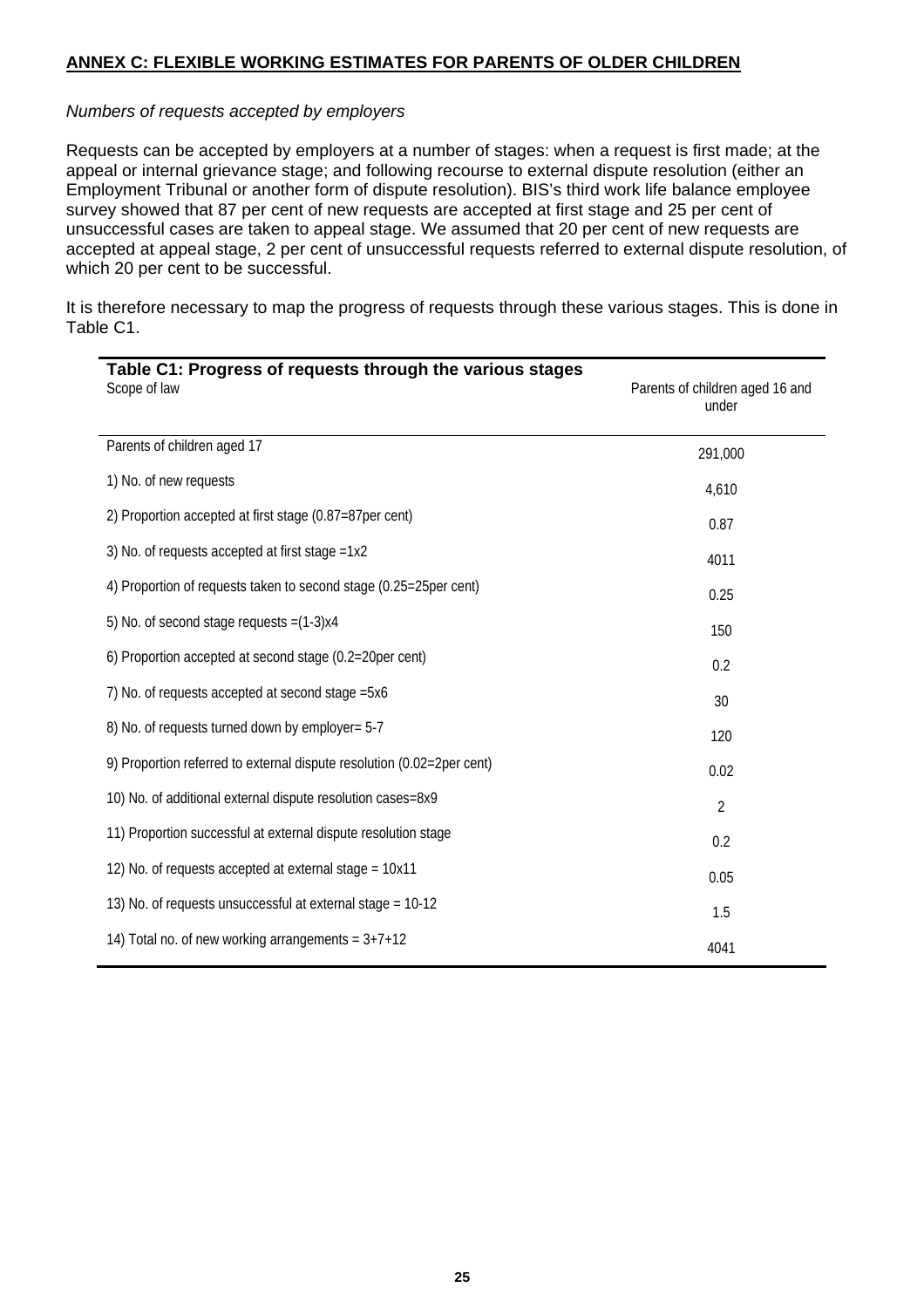## **ANNEX D: AGGREGATION OF BENEFITS**

This flexible working impact assessment has attempted to take into account the potential stream of benefits from employees working flexibly from previous years as a result of successful additional requests to work flexibly. For example if employees who adjust their working patterns in year one of the policy are not included in the pool of employees affected in year two. This implies that firms only benefit from a single year in the form of reduced absenteeism, increased productivity and reduced labour turnover. This is an extreme assumption as many employees are likely to work for several years after adjusting their working patterns for the same employer. Hence, using this approach it is likely that the net present value of benefits over a 10 year horizon will be an underestimation of the benefits.

One approach to address this extreme assumption is to aggregate the 'inflow' of new working patterns on a cumulative basis. Simply adding up the estimated 4,000 new working patterns each year would to lead to an overestimation as employees are likely to move jobs (or leave the labour market) over this period and the benefits from working flexibly are likely to diminish as the child gets older. We assume that the primary reason parents with a youngest child aged 17 make a request is because of their caring duties for that child. For different groups in the labour market the magnitude of benefits will be different as time progresses from a request being accepted by an employer.

This note models a scenario where benefits are added up cumulative based on a 'stock' approach of workers affected by the policy and incorporates that the benefits will diminish as the child ages.

## **Evidence**

Chart 1 below shows the proportion of employees with a youngest child aged under 6 who have some form of flexibility in their job<sup>[23](#page-26-0)</sup>. Between the period 2000 and 2009 proportions working flexibly have been rising. In particular from 2003 (when the right to request was first introduced for parents with a youngest child aged under 6) to 2009 proportions working flexibly increased by around 4% points. In terms of growth in levels of parents working flexibly from 2003 the level has grown by around 19% between 2003 and 2009, this is equivalent to an annual compound growth rate of 3% per year.





Source: BIS analysis of UK Labour Force Survey. \*Employees with more than 6 months length of service

<span id="page-26-0"></span>l 23 Flexibility includes part-time working, flexi-time, term-time working, job shares, annualised hours, nine-day fortnights and four and a half day weeks and zero hours contract.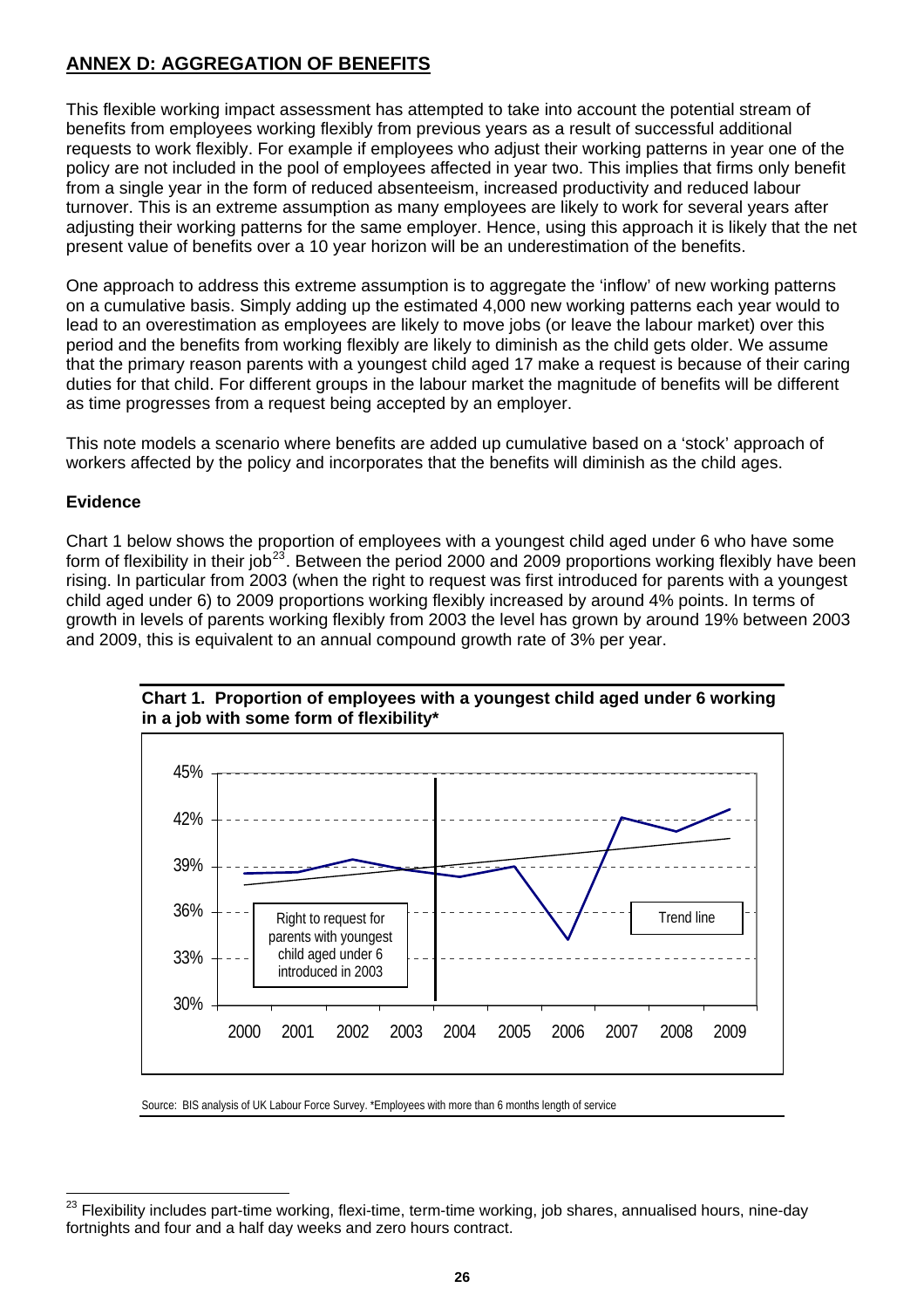Based on LFS data for 2009 around half (49%) of parents with a youngest child aged 17 have some sort of flexibility in their job, (140,000 out of a total of 288,000).

#### **Alternative assumptions**

One alternative assumption to the current approach taken in the impact assessment is to cumulatively add up the existing stock of workers who adopt new working patterns to the annual inflow of new working patterns. Using turnover rates from CIPD (and adjusting for reduced turnover as a result of the policy) 15.6% of employees with a child aged 17 who change their working patterns are assumed to leave their job per annum. To factor in that the magnitude of benefits may diminish as the child ages we arbitrarily assume the policy effect stops after a period of 5 years from the point an employee changes their working patterns. This assumption by definition constrains the anticipated growth in flexibly working as a result of the policy.

Chart 2 below plots the cumulative number of new working patterns (annual new inflow of 4,041 plus share of existing stock from the previous year). In year one the total stock of new working patterns equals the annual inflow of new working patterns. Between years 2 to 5 the stock of workers increases to 14,809. The stock stabilises in year 5 and remains at 14,809 in years 5 to 10 (this is by design and ensures that the stock of flexible workers does not continuously grow). In terms of total levels of parents with a youngest child aged 17 working flexible in year 10 the total stock will reach 154,809 (the current 140,000 workers measured in 2009 plus an additional 14,809 because of the anticipated policy effect). This represents a percentage increase of 10.6% over ten years or around 1.0% on an annual compound basis. These assumptions are cautious given the 3.0% annual compound growth rate in the levels of parents with a youngest child aged under 6 working flexibly since 2003.





In 2009 48% of employees with a child aged 17 were employed in a job with some element of flexibility. Given predicted growth rates in the stock of flexible workers this figure is expected to rise to 53% in 2014 and then remain at around this rate.

#### **Effect on stream of benefits**

Adjusting the benefits stream over 10 years to incorporate inclusion of existing stocks of flexible workers leads to a **net present value of benefits of £41.2m** over 10 years compared to £21m based on measuring the benefits on just inflows. In terms of sensitivity analysis benefits based on assuming a continuous stream of benefits (that carry on beyond 5 years after a change in working pattern) would lead to a net present value of benefits of £46m over 10 years. Although, under this approach as time elapsed from the policy implementation date there would reach a point where there would be a very large group of parents with a child aged 17 working flexibly.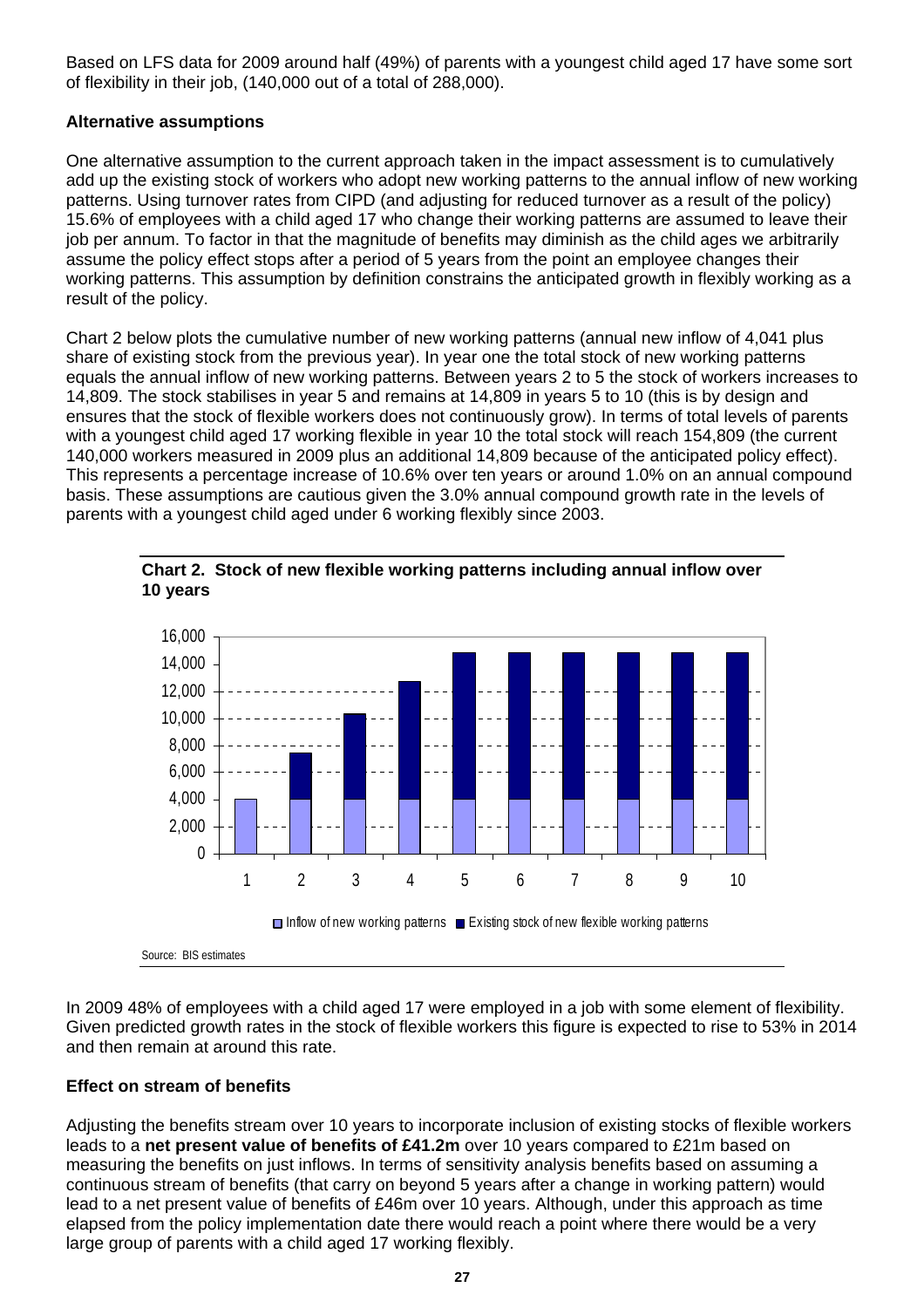It should be noted that the total benefits summed up over ten years is affected by assumptions made on how long the policy effect lasts (in this case we have assumed that the policy effect lasts for 5 years) and the level of benefits in each year. For simplicity we have assumed that the 'unit benefit' (the benefit per new working pattern as a result of the policy) remains constant irrespective of the time elapsed from the date the request was accepted. For example the unit benefit one year on after a request is accepted is the same as two years on and so on. These assumptions made could differ depending on the population group affected.

When considering future extensions in the right to request these assumptions will be revisited and when evaluating previous impact assessments on the right to request for parents with younger children or carers of adults these assumptions will again be revisited.